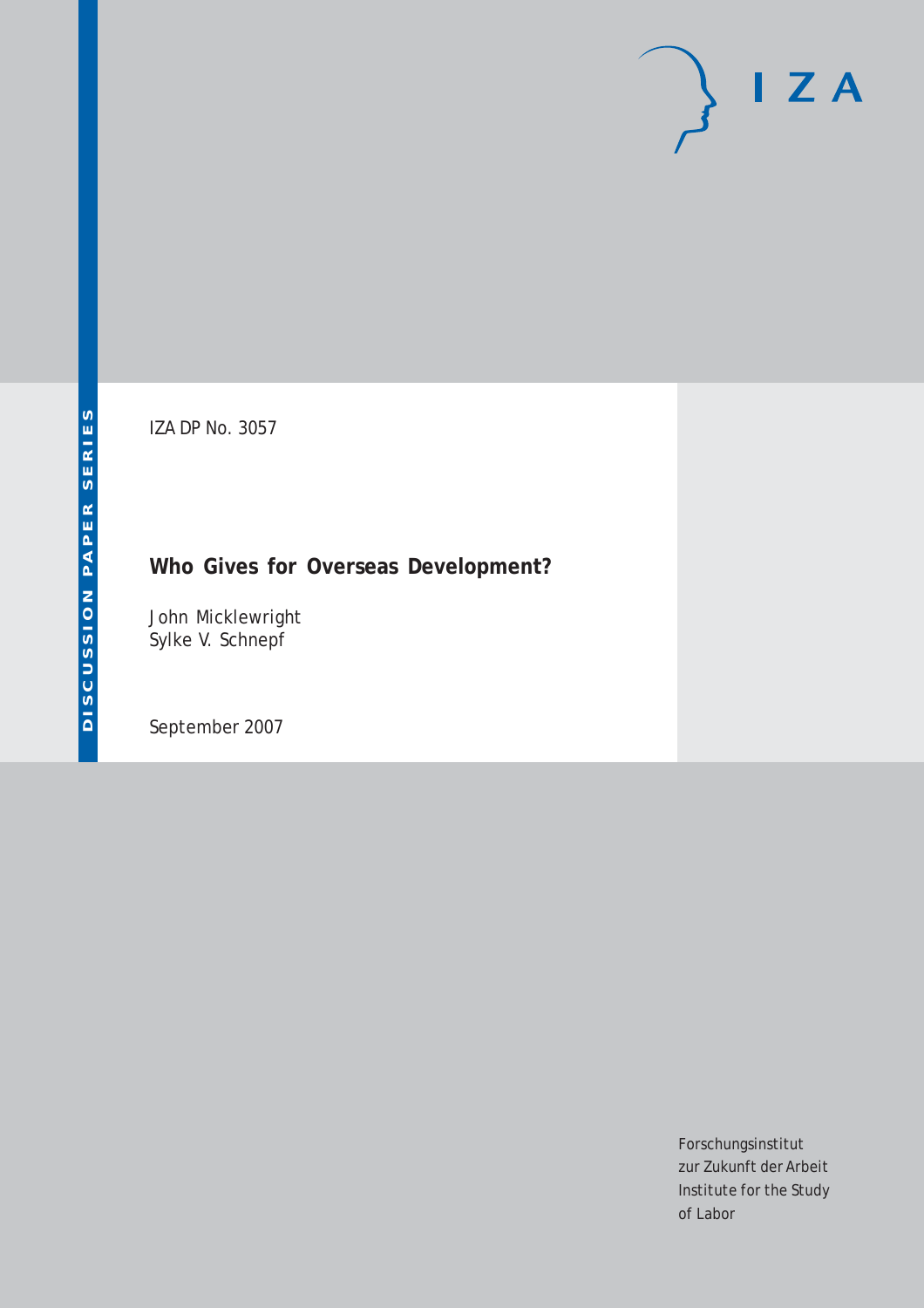# **Who Gives for Overseas Development?**

## **John Micklewright**

*S3RI, University of Southampton and IZA* 

## **Sylke V. Schnepf**

*S3RI, University of Southampton and IZA* 

## Discussion Paper No. 3057 September 2007

IZA

P.O. Box 7240 53072 Bonn **Germany** 

Phone: +49-228-3894-0 Fax: +49-228-3894-180 E-mail: [iza@iza.org](mailto:iza@iza.org)

Any opinions expressed here are those of the author(s) and not those of the institute. Research disseminated by IZA may include views on policy, but the institute itself takes no institutional policy positions.

The Institute for the Study of Labor (IZA) in Bonn is a local and virtual international research center and a place of communication between science, politics and business. IZA is an independent nonprofit company supported by Deutsche Post World Net. The center is associated with the University of Bonn and offers a stimulating research environment through its research networks, research support, and visitors and doctoral programs. IZA engages in (i) original and internationally competitive research in all fields of labor economics, (ii) development of policy concepts, and (iii) dissemination of research results and concepts to the interested public.

IZA Discussion Papers often represent preliminary work and are circulated to encourage discussion. Citation of such a paper should account for its provisional character. A revised version may be available directly from the author.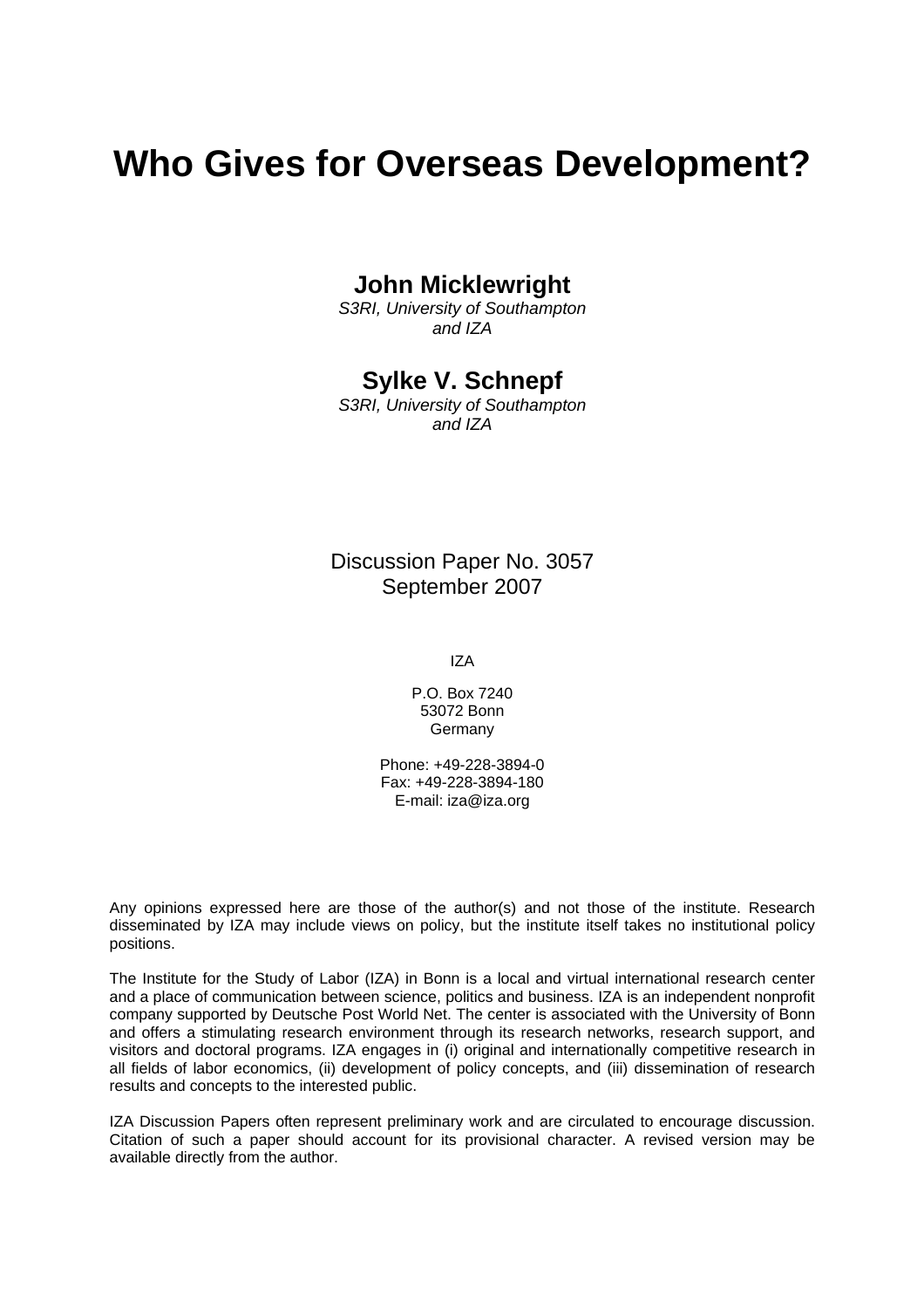IZA Discussion Paper No. 3057 September 2007

# **ABSTRACT**

# **Who Gives for Overseas Development?[\\*](#page-2-0)**

Individuals' donations to overseas charities are an important source of funding for development assistance from rich industrialised countries. But little is known about the nature of these charitable donations. The literature on giving focuses on total donations to all causes and does not identify separately the pattern or the determinants of giving to any particular cause. We investigate giving to overseas causes using UK survey microdata that record individuals' donations to different types of charity. We establish a picture of overseas giving, comparing this with giving to other causes. Socio-economic correlates of both types of giving are analysed, including gender, marital status, occupation, education and, especially, income. We also investigate the relationship between individuals' overseas giving and their attitudes towards poverty in developing countries.

JEL Classification: D12, D64, F35, L31

Keywords: charitable donations, overseas development, NGOs

Corresponding author:

John Micklewright School of Social Sciences University of Southampton **Highfield** Southampton SO17 1BJ United Kingdom E-mail: [jm4@soton.ac.uk](mailto:jm4@soton.ac.uk)

<span id="page-2-0"></span><sup>\*</sup> This research was supported by ESRC project grant 'Giving to Development' (RES-155-25-0061), which forms part of the Non-Governmental Public Action programme. We thank our project colleagues Tony Atkinson and Cathy Pharoah for their very useful suggestions, the Charities Aid Foundation and the National Council for Voluntary Organisations for access to the data on charitable donations from the ONS Omnibus survey, and Charles Lound of ONS for clarification of the survey stratification and clustering. Useful comments were made by seminar and conference participants at University College Dublin, the ESRC WeD Group at Bath, the Voluntary Sector Studies Network, and the Royal Statistical Society.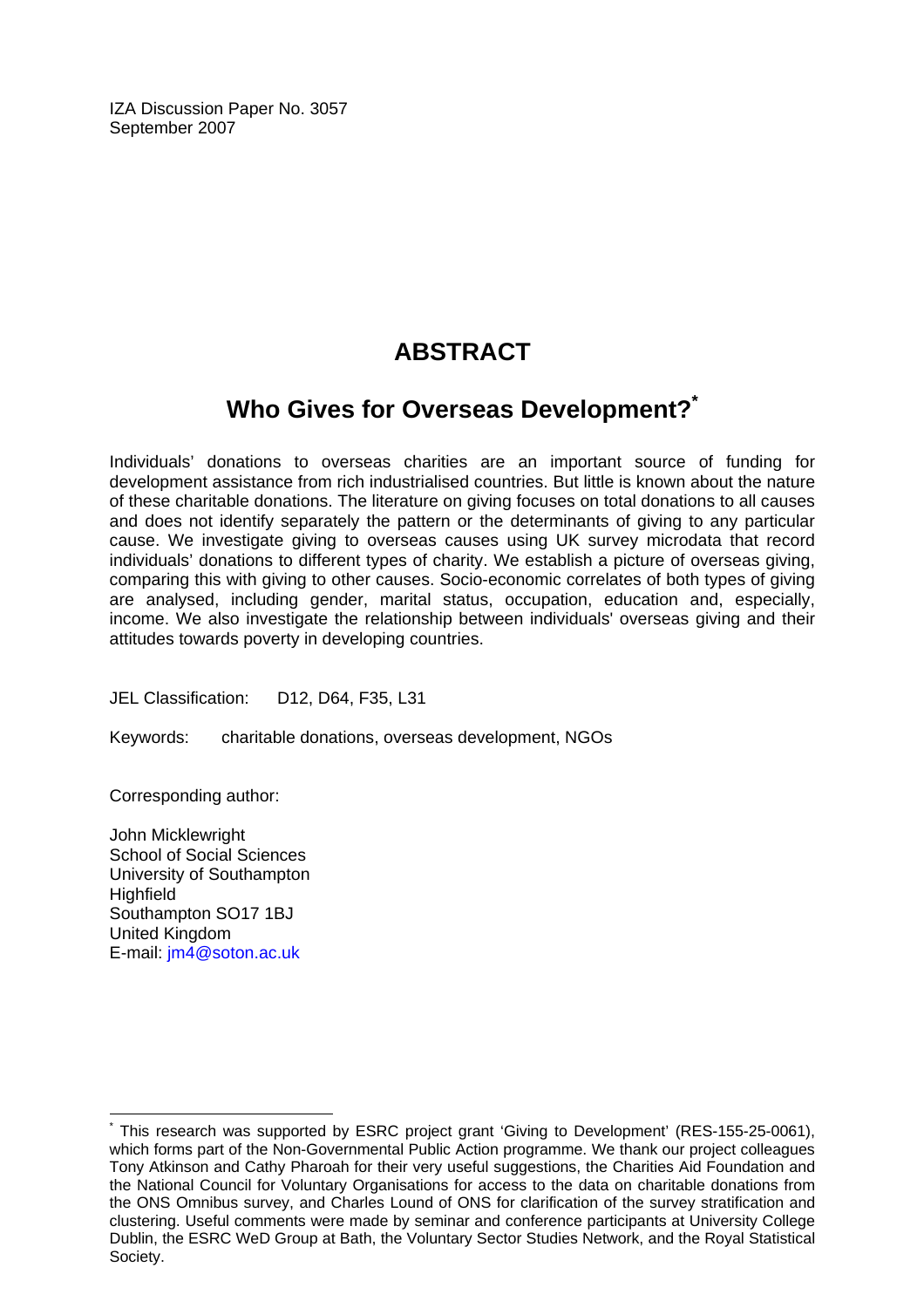#### **1. Introduction**

 $\overline{a}$ 

Donations to charities working for overseas causes are an important source of funding of development assistance from rich industrialised countries. In the UK, charities focusing on overseas development and emergency relief that are among the top 500 fundraisers received nearly £1bn in donations and legacies in 2004-5. This is well short of the £4bn that is spent by the UK government in official development assistance (ODA) but the public appears to allot greater importance to the charities' work.<sup>[1](#page-3-0)</sup> Two-thirds of UK adults believe that international charities make a 'major contribution' to the reduction of poverty in developing countries while less than a fifth view the governments of rich countries in the same light (O'Brien 2004: 49).

Surprisingly, in view of their actual and perceived importance, relatively little is known about the pattern or determinants of charitable donations to development causes. There are large empirical and theoretical literatures on charitable giving but they focus on total donations, and in general do not identify separately giving by cause. Donations to overseas charities made up only 18 percent of all donations to the top 500 fundraising charities in the UK in 2004-5. The motives for giving to benefit human welfare in poor countries may differ in a variety of ways from those that drive giving to domestic causes such as animal welfare, health or the arts (Micklewright and Wright 2004, Atkinson 2007). If further charitable donations are to contribute to the funding of the Millennium Development Goals, then more information is needed about their determinants. We need to know whether and how giving to development differs from giving to other causes, and how, for example, overseas giving varies with income. In this paper we investigate giving using UK survey microdata that do record individuals' donations to different types of charity. We aim to discover stylised facts about giving to overseas development, showing ways in which overseas giving resembles giving to other causes and ways in which it differs. In doing so we provide new information on patterns of giving to all causes.

Section 2 describes the data we use and the problems of measurement of charitable giving. The data are drawn from several rounds of the ONS Omnibus Survey, which since 2004/5 has contained a module of questions on charitable giving

<span id="page-3-0"></span> $1$  The totals are taken from Charities Aid Foundation (2006) and HM Treasury (2004). The Charities Aid Foundation figures refer to all 'voluntary income', including legacies and donations by trusts and companies. But the great bulk represents inter-vivos donations by private individuals.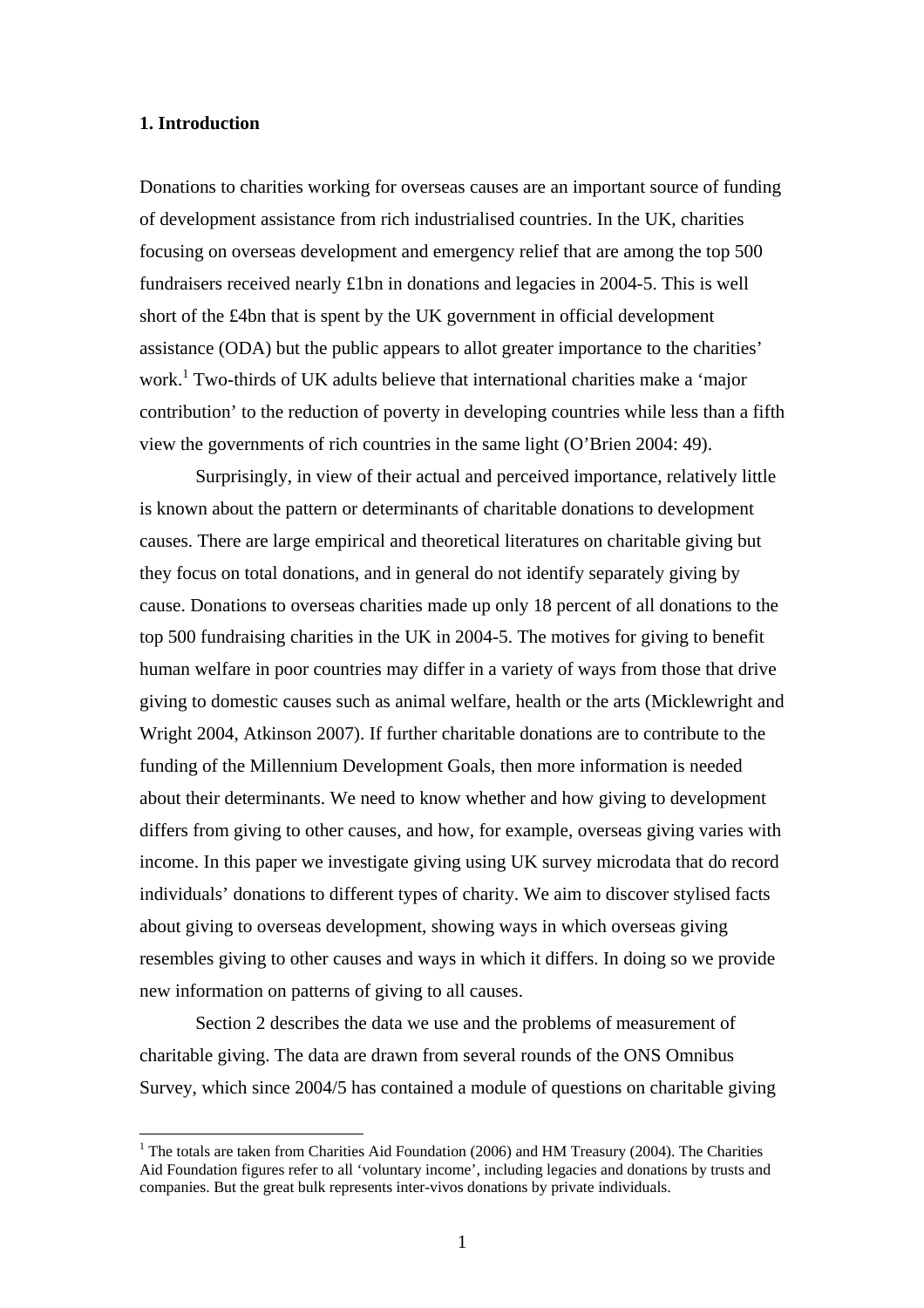sponsored by the Charities Aid Foundation (CAF) and the National Council for Voluntary Organisations (NCVO). Section 3 documents how common is giving to development and the amounts given, contrasting the situation with giving to other, or 'domestic', causes, and exploring the differences by gender, marital status, occupation and education. We also investigate whether giving to overseas and domestic causes tend to go together, or whether people making overseas donations are a quite separate group. Section 4 compares people's attitudes to poverty in developing countries and its relief with their actual giving to overseas causes. Are those who do not give unconcerned about the plight of poor countries or do they show their concern in ways other than charitable giving? Section 5 investigates the relationship of giving to overseas and to domestic causes with personal income. Do those on higher incomes give a greater share of their income to charity or is giving regressive, with the shares being higher for those on lower incomes? And how does the picture differ for overseas giving? Section 6 concludes.

#### **2. Data on charitable giving by cause**

 $\overline{a}$ 

Empirical research into the pattern and correlates of giving by cause has been hampered by a lack of survey data that identify the different causes to which donations are made. In the UK, the annual ONS Expenditure and Food Survey (EFS) and its forerunner the Family Expenditure Survey (FES) have long collected data on charitable giving. These have been used to good effect (e.g. Jones and Posnett 1991, Banks and Tanner 1997, Pharoah and Tanner 1997). But the survey does not distinguish the types of charities to which the gifts are made. $<sup>2</sup>$ </sup>

Our research uses data from another ONS survey, the monthly Omnibus, that does collect information on donations by cause. Starting in 2004/5, CAF and NCVO have sponsored a module of questions in the survey three times a year (CAF and NCVO 2005, 2006). The Omnibus survey has a conventional multi-stage random probability design.<sup>[3](#page-4-1)</sup> One adult (defined as age 16 or over) is selected at random in

<span id="page-4-0"></span> $2^2$  Even in the USA, where the empirical literature on charitable giving is very well developed, the longrunning Michigan Panel Study of Income Dynamics has only recently begun to collect information on giving by cause (Backus 2006).

<span id="page-4-1"></span>The sample is stratified by region and by several measures of socio-economic status: the proportion of households with no car, the proportion of households where the household reference person is in the top three socio-economic categories in the ONS classification, and the proportion of people who are aged over 65 years. In common with other ONS surveys, the sample frame is the Royal Mail's Postcode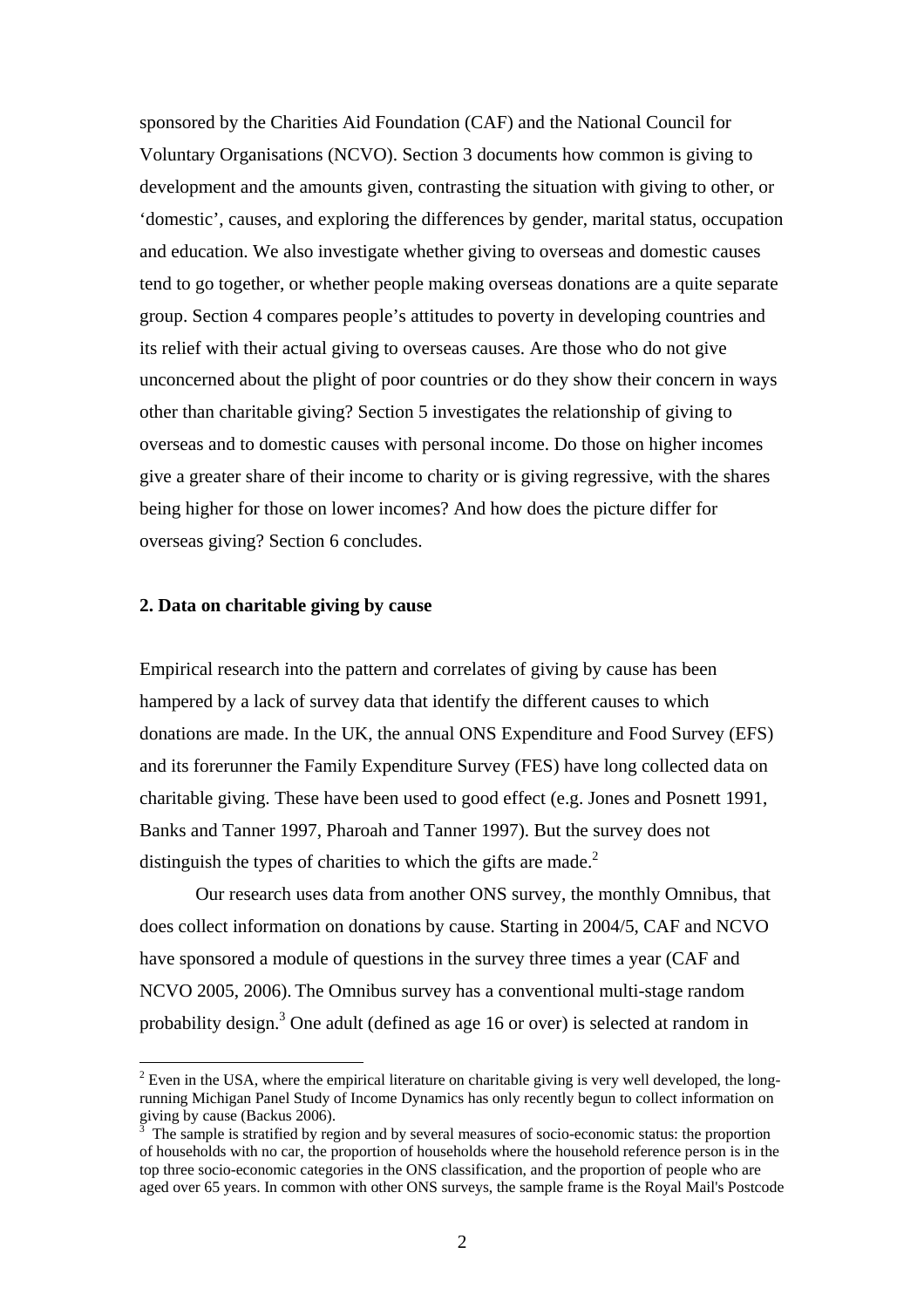each sampled household. Interviewing is face-to-face. The response rate is typically around 65 percent, which is reasonable by the standards of other ONS surveys, e.g. the EFS. We pool data for the six survey rounds in which the CAF/NCVO module was included in the survey in the April-March tax years 2004/5 and 2005/6: July (2004), June (2005), October and February (both tax years). This provides a sample of 9,050 individuals. $4$  The Appendix describes our cleaning of the amounts recorded in the data.

The CAF/NCVO module probes charitable giving in detail, seeking information on the amounts given and the methods of giving for donations to each of a range of causes in the four weeks prior to interview. People are asked whether they have given to charity through any of nine methods listed on a showcard. For each method used, respondents are asked which of 15 possible causes they have given to, of which 'Overseas aid and disaster relief' is one. Then, for each cause given to by each method, respondents are asked how much they gave. The design of the module was carefully chosen to provide greater detail and higher quality data than in previous efforts by CAF and NCVO to collect survey data on charitable giving.<sup>5</sup>

Although the months in which the data are collected are spread reasonably evenly through the year, there may still be problems of seasonality that affect what we can say. Suppose that there were a regular seasonal dip in charitable giving following Christmas. This would be reflected in the donations recorded in the four weeks prior to the February round of the Omnibus survey, and, since the CAF/NCVO module is included in the survey only three times a year, the pooled data would be disproportionately affected by this dip. Comic Relief, a large charity that spends 60 percent of its income overseas, gathers most of its donations through a 'telethon' and associated events in March, once every two years.<sup>[6](#page-5-2)</sup> Most of these donations will be missing from the data collected by the survey since the period concerned falls outside the survey months. And where donations to any charity are given by regular annual

Address File. Each survey cluster (which are postal sectors) contains 30 households and we allow for most of this clustering in our estimates of standard errors in our analysis (some clusters cannot be

<span id="page-5-0"></span>separately identified since IDs are not always unique across years). <sup>4</sup> We apply weights that correct for the higher probability of being sampled in small households. The Omnibus sample size was reduced by about 30 percent in 2005 and we apply weights to ensure that each month of data contributes equally to the pooled sample.<br><sup>5</sup> The CAF and NCVO use of the Omnibus survey replaces the Individual Giving Survey (IGS), which

<span id="page-5-2"></span><span id="page-5-1"></span>latterly formed part of an NOP Omnibus. The IGS was based on a quota sample rather than a survey with a random probability design and had a less detailed module on donations (see Lee *et al.* 1995).  $6$  See <http://www.comicrelief.com/all-about-us/faq/>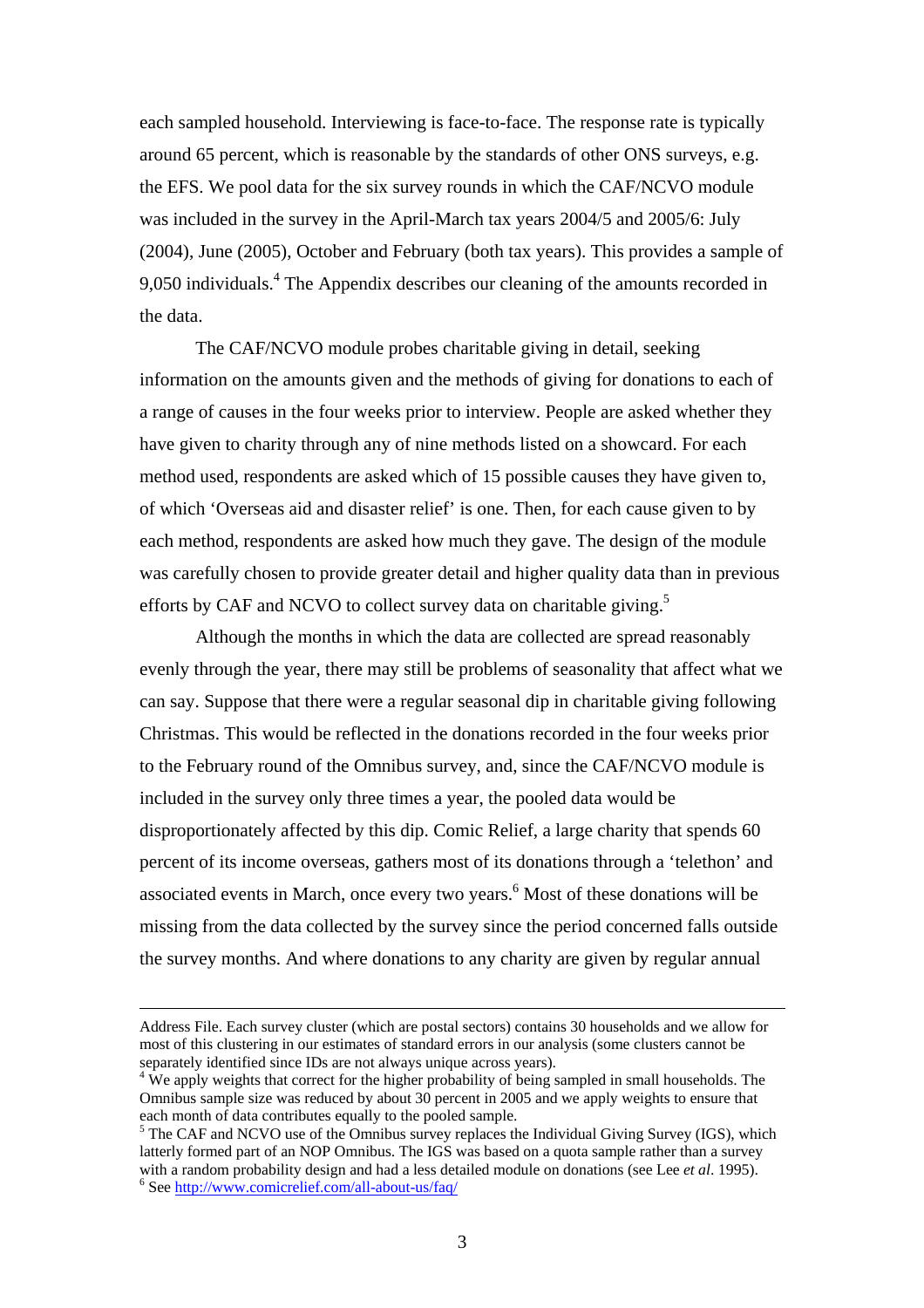gifts (or membership subscriptions – see below) there will be the standard 'infrequency of purchase' problem suffered by budget surveys, with fewer donors recorded than would be the case if information on annual donations were collected.

The survey's restriction to one individual in each sampled household means that we cannot observe total of each houshold's donations. (Respondents are asked about their own donations but not those of other household members.) There is a potential problem of measurement of individual donations where married or cohabiting couples make decisions jointly about their charitable giving, funding their donations from their joint income. In this case, giving can be thought of as a public good within the household (Andreoni *et al*. 2003). An individual respondent may therefore lay claim to all the giving done by the couple. Although there would be no double-counting within surveyed households, since only one household member is interviewed, this situation would imply that aggregate amounts given are overestimated by the Omnibus survey. The survey does not collect any information on how couples make their decisions on donations, but we are able to distinguish separately the giving by people who are married or co-habiting and the giving by people who are single.

There are ambiguities in the concept of 'charitable giving' that must be addressed in any survey that collects data on donations (Lee *et al*. 1997). First, there is the definition of a charity. Not all voluntary organisations are charities, including some that may be perceived by the public as being so. Several organisations with charitable aims decline to seek charitable status since they feel it would restrict their ability to campaign as a pressure group. Amnesty International is an example. Other organisations are formal charities despite not obviously existing to provide benefit that is charitable in the public perception. This is illustrated by the recent debate in the UK on the charitable status of private schools. The CAF/NCVO module in the Omnibus survey in effect allows the respondent to decide whether a gift was to a charity or not.

Second, there is the concept of a gift. Giving may take various forms, and one important method, the donation of time or 'volunteering', is not considered in this paper (nor is it covered in the Omnibus survey): we are concerned only with gifts of money. But even here there is room for different interpretations. Lee *et al*. draw attention to the status of membership subscriptions to charitable organisations (e.g. to the National Trust or the Royal Society for the Protection of Birds), ticket purchases

4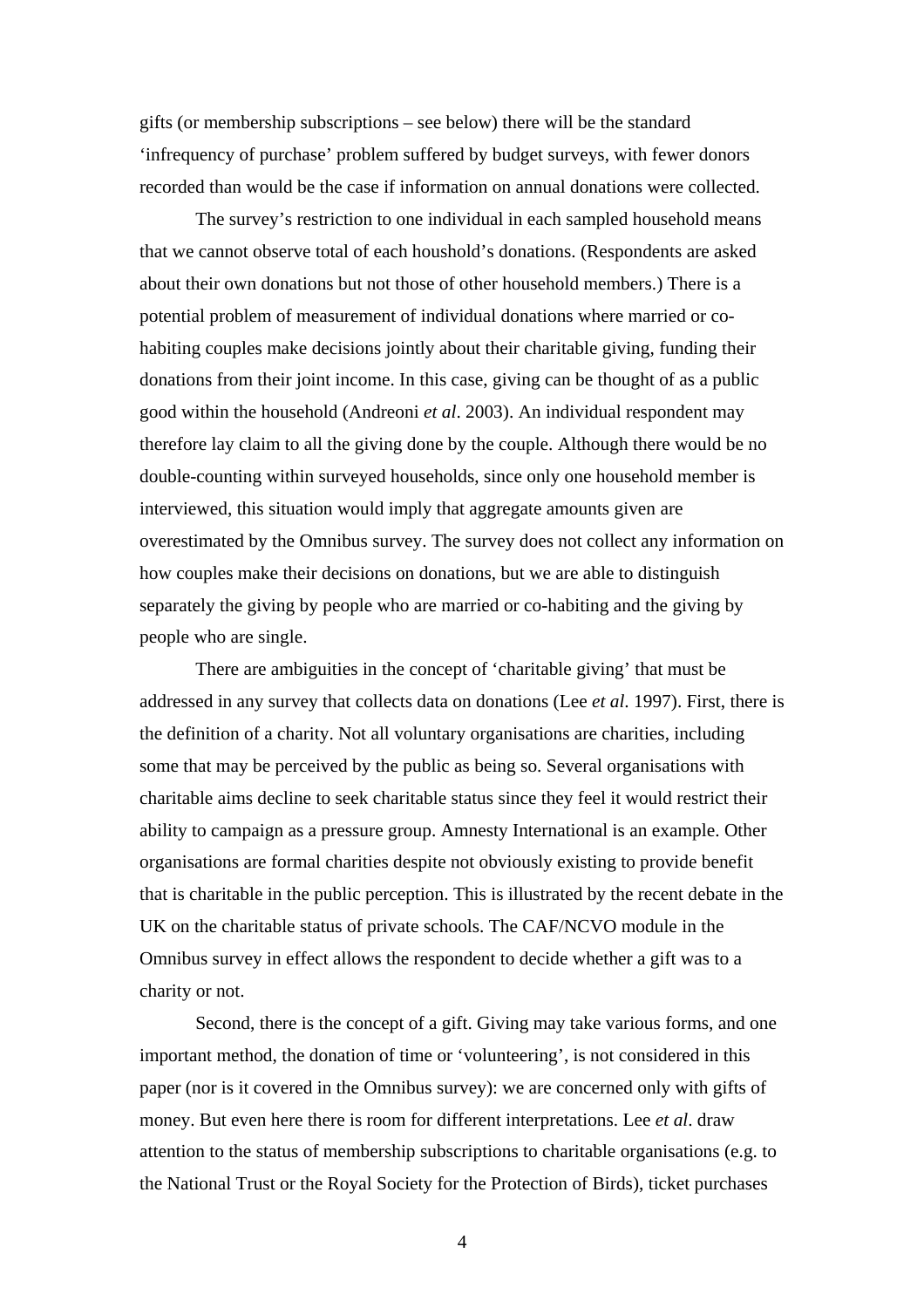in raffles on behalf of charities, and purchases at charitable shops (1997: 41). These are three of the nine methods covered by the CAF/NCVO module, which also includes fundraising events (e.g. purchases or entrance fees to jumble sales, fêtes and charity dinners).<sup>7</sup> In each case the respondent is asked for the full amount paid or transferred, all of which is treated as a donation. The survey therefore casts its net wide, although data for donations by each method are separately recorded so the user can choose to focus on a sub-set.

The different charitable causes identified in the Omnibus survey are listed in Table 1. Several points about the definition of overseas donations need to be borne in mind.

First, the inclusion of disaster relief in 'Overseas', which is standard for such classifications, means that the data for giving in each Omnibus round will be affected by any recent large international emergencies. The Asian Tsunami at the end of 2004 is the most obvious case. This disaster occurred shortly before the Omnibus round in February 2005, and the CAF/NCVO module for that month was adjusted to include giving for Tsunami relief as a separate additional category of donations in the four weeks prior to interview. A further question was also included to cover all giving to the Tsunami appeal since the tidal wave struck on 26 December. The earthquake in Pakistan in early October 2005 is another example of a large emergency appeal, although in this case the CAF/NCVO module that month did not identify donations for the earthquake victims' relief as a separate cause. We do not include the February 2005 data on giving for the Tsunami appeal in our analysis, treating it as an exceptional episode – see the Appendix.

Second, giving to overseas causes does not necessarily imply giving for the benefit of people in poor countries. For example, donations to charitable causes in Israel would presumably be included by Omnibus respondents under the 'Overseas' heading. However, in the UK, the great majority of overseas giving is in fact aimed at poor countries.<sup>[8](#page-7-1)</sup> It is also the case that some charities have both domestic as well as overseas aims, and have significant programme expenditure in the UK. The Red

<span id="page-7-0"></span><sup>&</sup>lt;sup>7</sup> The other five are cash, card/cheque, direct debit, payroll giving, and 'other'. Purchases at charity shops is included in 'buying', which also covers purchases through charity catalogues and buying the Big Issue. The values of gifts that an individual may have made to charity shops, jumble sales, or for charity raffles are explicitly excluded by the survey.

<span id="page-7-1"></span><sup>&</sup>lt;sup>8</sup> For example, among the top 500 fundraising charities classified by CAF as 'overseas', only 5 percent of voluntary income is received by charities devoted to Jewish causes outside the UK, including those not focused on charitable work in Israel.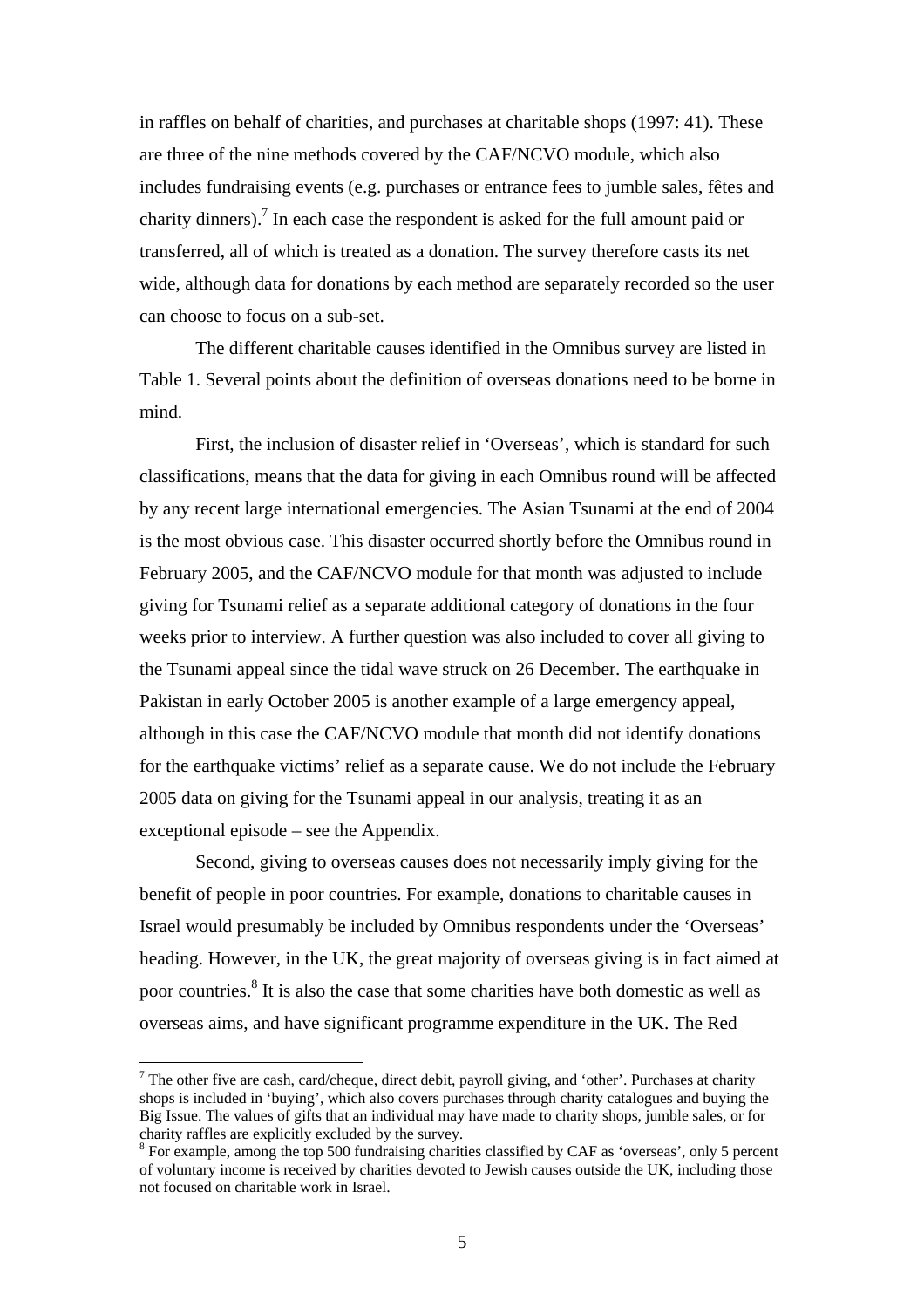Cross, which is explicitly mentioned in guidance to Omnibus interviewers as an example of an overseas charity, falls into this category.

Third, some respondents may report donations for development under another heading. Is a donation to Save the Children or to UNICEF one that benefits an overseas cause or one that benefits children? Do donations to the Catholic Agency for Overseas Development (CAFOD), to Christian Aid, or to Islamic Relief represent giving to development or giving to a religious organisation? The CAF classification of top 500 fundraising charities in *Charity Trends* treats all these as overseas charities. Our presumption is that respondents to the Omnibus survey will also do so, but it is difficult to rule out all such problems of classification in respondents' minds.

The core questionnaire included every month in the Omnibus survey collects a range of demographic and socio-economic information that we use to analyse the correlates of giving, including age, marital status, number of children, household composition, education, occupation and personal income. These characteristics are likely to be correlated with attitudes towards giving to different causes, including overseas development and disaster relief. For one month in the pooled data set, July 2004, we have direct information about respondents' attitudes towards development that we can link to their giving behaviour. The Omnibus survey in this month included a module of questions sponsored by the Department for International Development (DfID). This collected information on respondents' attitudes towards poverty in developing countries and towards the roles of international charities, governments and international organisations in its reduction. (The data are the basis for the figures on public attitudes cited in the opening paragraph of the Introduction.).

#### **3. Giving to overseas and to domestic causes**

Table 1 shows the percentages of persons in our pooled sample giving to each of the causes identified in the CAF/NCVO module, together with the mean and median amounts given. Just over half the sample gave to at least one cause in the four weeks prior to interview and the amounts given to all causes taken together averaged nearly £27 per donor.

What about development? 1 in 10 persons gave to overseas aid and disaster relief. Only medical research, children/young people, and hospitals/hospices attract more donors than overseas causes. And only religious organisations have both higher

 $\sim$  6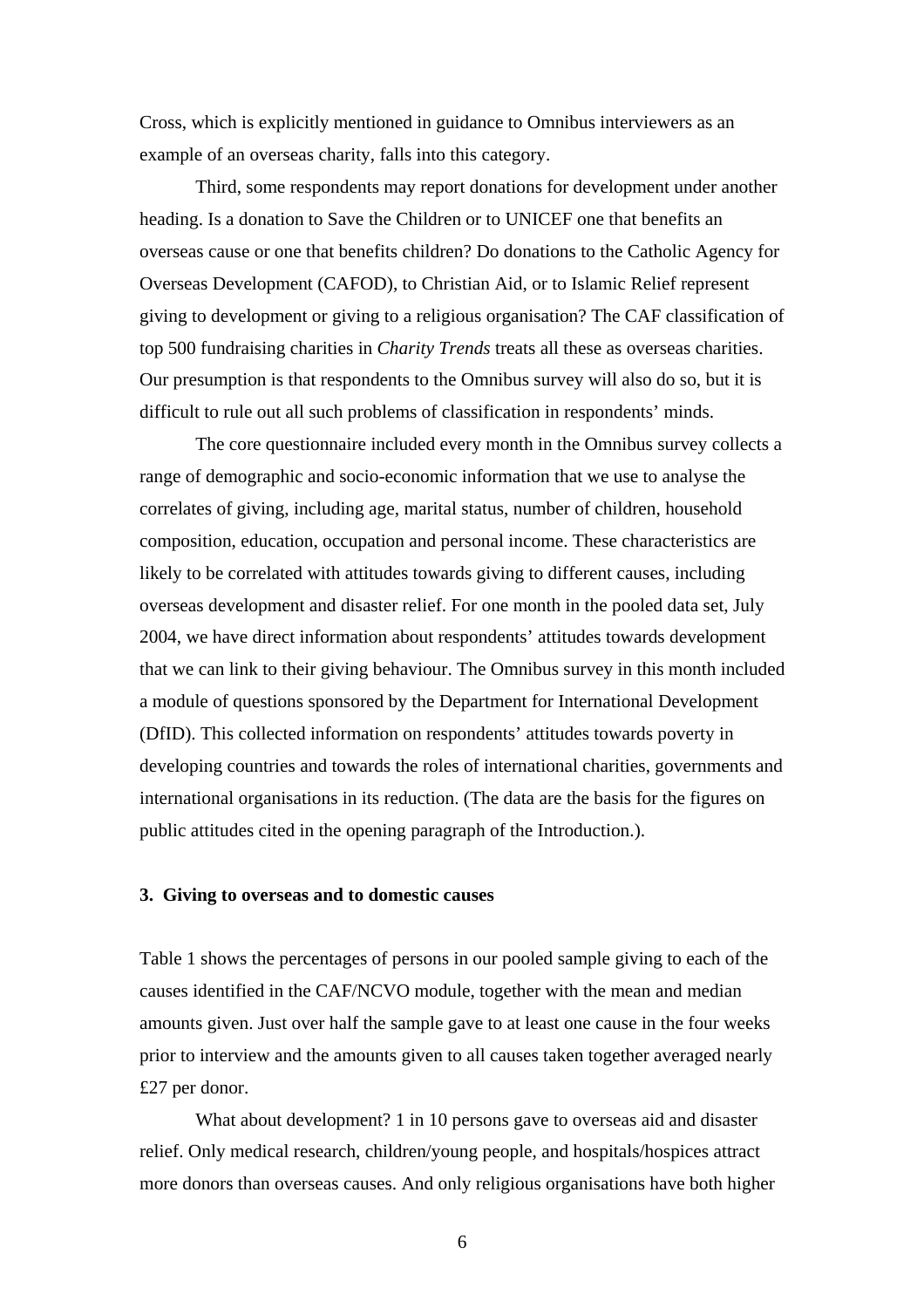mean and median amounts. (The high mean for the arts is subject to very large sampling error, being based on only 47 donors.) Overseas charities' position as a leading cause stems from both the high frequency of giving *and* the large average amounts donated relative to other causes – something not shown in aggregate statistics on the charitable sector. Both the frequency and the average are ahead of the figures for animal welfare, the cause often cited in the popular press as the most popular target for charitable donations in the UK. The overseas mean is nearly threequarters of that for all domestic causes taken together and the medians are even closer, underlining how big the size of overseas donations are in relative terms.

For all causes, including overseas, the distributions of the amounts given show very high positive skew: the means are far higher than the medians, often by a factor of more than 2. The well-known skew of household incomes is much less: mean UK weekly household income is less than  $1\frac{1}{4}$  times the median.<sup>[9](#page-9-0)</sup> Table 2 gives more information on the distributions for overseas and other leading causes. A half of all donors provide about 90 percent of all overseas donations; and a half of all overseas donations are given by only 1 in 10 donors. These figures differ somewhat for other causes, but sampling variation means that not too much should be read into the differences.<sup>10</sup> When allowing for the frequency of giving in Table 1, this pattern means that a half of all overseas donations are made by only 1 percent of the adult population.

These figures relate to donations in the four weeks prior to interview. The skew in the distributions of annual donations can be expected to be less. More people almost certainly give over the course of a year than in one month and the annual distributions would be less affected by one-off large gifts recorded for a few people in the monthly figures – the problem of 'infrequency of purchase' referred to earlier. On the other hand, our cleaning of the Omnibus data may have led to the skew in the monthly distributions being underestimated. A less conservative approach to cleaning would lead to the positive skew being even higher – see the Appendix. Results are quite sensitive to the treatment of the few very large gifts recorded in the data.

<span id="page-9-0"></span><sup>9</sup> Department for Work and Pensions, *Households Below Average Income 2005/06*, Figure 2.1 [\(http://www.dwp.gov.uk/asd/hbai/hbai2006/pdf\\_files/chapters/chapter\\_2\\_hbai07.pdf](http://www.dwp.gov.uk/asd/hbai/hbai2006/pdf_files/chapters/chapter_2_hbai07.pdf)). The figures refer<br>to equivalised net household income before housing costs.

<span id="page-9-1"></span> $10$  The sample sizes for the top 10 percent of donors in Table 2 ranges across the causes from 60 to 190 persons.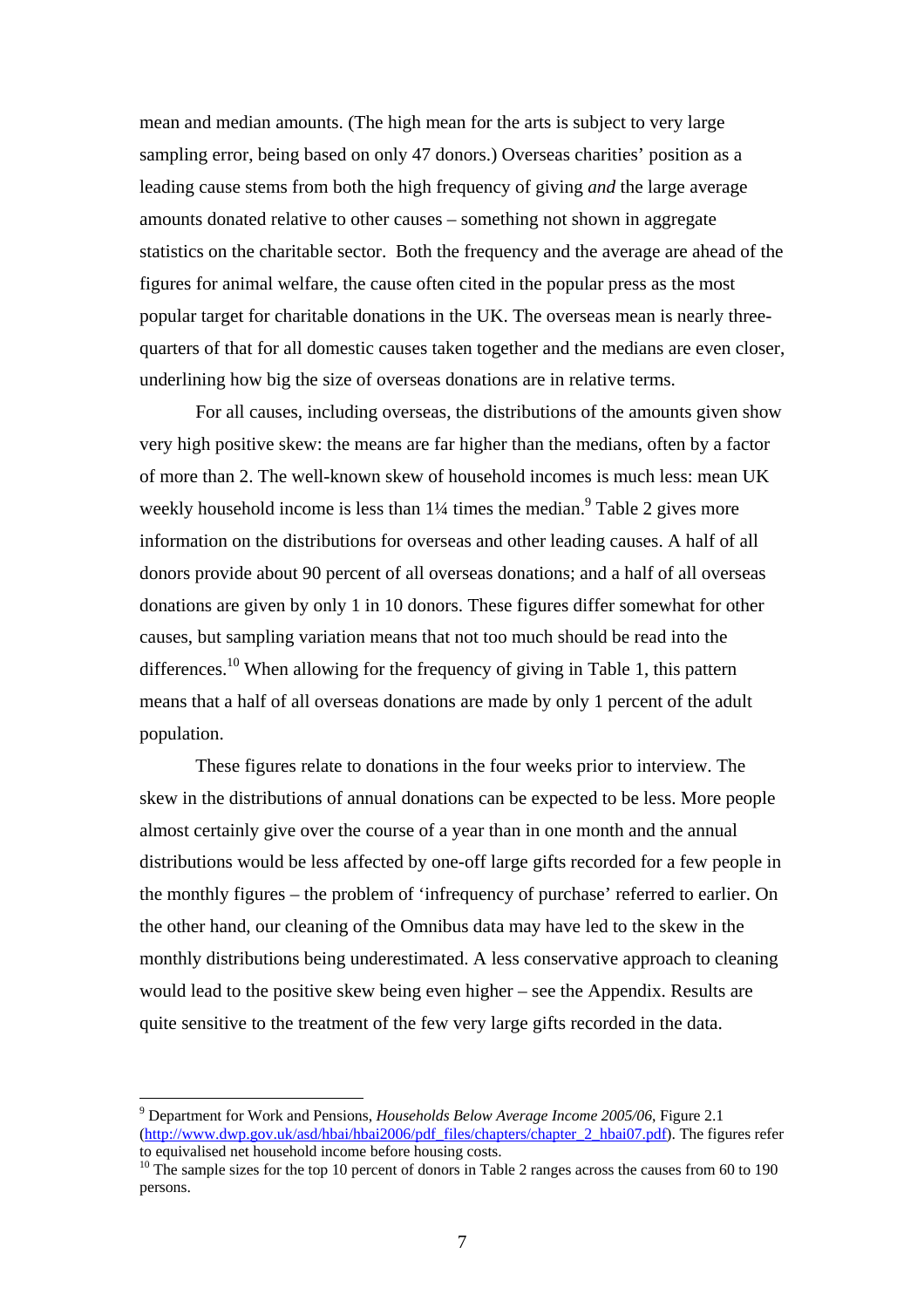It is a common belief that women give more to charity than men. CAF and NCVO's own analysis of the Omnibus data show that it is indeed the case that more women make donations, but the average amount given per donor is higher for men (CAF and NCVO 2006: Table 3). Does this picture hold for overseas giving? In view of the uncertainty surrounding responses of couples to the survey, Table 3 shows figures separately for married and cohabiting people and people who are single. (For brevity, we include cohabitees among 'married' in the rest of the paper.) As with all domestic causes taken together, more women give to overseas causes than do men. In fact this is also true of almost all other causes when taken individually (not shown in the table). Only sports, the arts, and the residual 'other causes' category attract more men than women. And the higher frequency of giving among women is found for both single and married respondents. The higher figures for married people are consistent with donations being a public good within marriage (leading each partner to be more likely to report giving), but other explanations based on systematic differences between single and married people could also explain this pattern.

What of the amounts given? For domestic causes, the pattern of the means per donor reflect the CAF/NCVO findings of higher amounts for men (which were based on only three waves of data), although the difference is not statistically significant for single people. For overseas giving however, we cannot reject the hypothesis that the means for men and women are the same. The comparison of means is strongly influenced by high values right at the top of the male distribution. The medians, which are not affected by outliers, give a mixed picture – for single people the female figures are higher. The mean donations per head, which take account of both frequency of giving and amounts given, are generally higher for women, although none of the differences from the male figures are statistically significant.<sup>[11](#page-10-0)</sup>

The literature from both the USA and the UK has shown occupation and education to be important correlates of giving (Jencks 1987, Banks and Tanner 1997, Havens *et al*. 2006). Table 4 investigates how these and a number of other socioeconomic characteristics are associated with differences in overseas and several types of domestic giving. People with a managerial or professional backgrounds are over twice as likely to give to overseas as a routine or manual worker, a differential that is notably larger than for the other causes. The change in giving to overseas with

<span id="page-10-0"></span><sup>&</sup>lt;sup>11</sup> Gender differences in giving recorded in the Omnibus data are considered in detail by Piper and Schnepf (2007).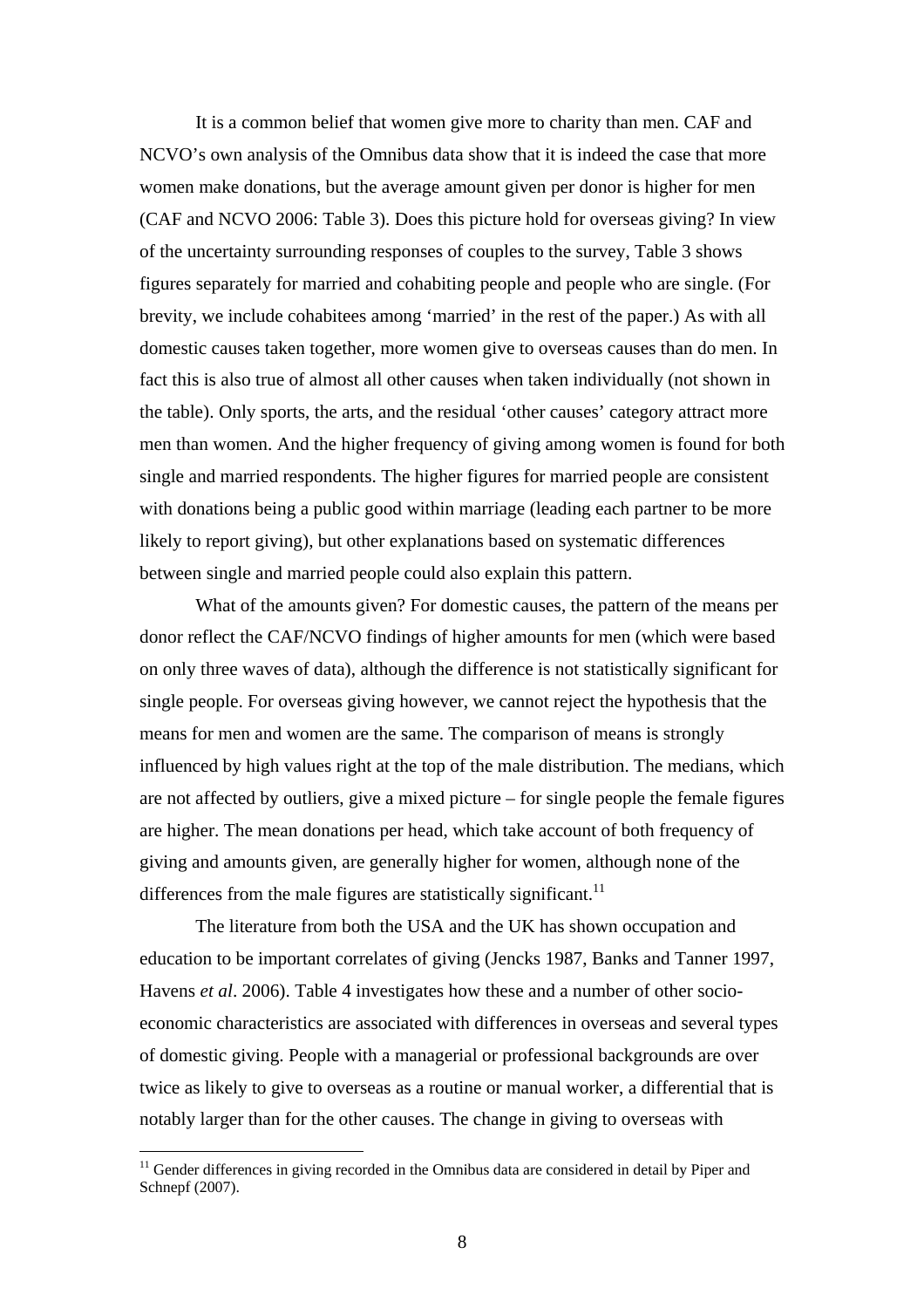increased education is also greater. By contrast, giving to medical research and, especially, animal welfare varies little with any of the characteristics in the table. The elderly are slightly less likely to give to all the causes illustrated. Giving to child welfare is notably more common among those with dependent children. Owneroccupation, a proxy for wealth, is associated with only a slightly higher frequency of giving compared to the average person, with the difference varying little across the causes. (The relationship of giving with income is considered later in the paper.)

In theory, people giving to development might be a completely separate group from those giving to domestic causes. But Table 4 suggests that this is not the case in practice. For example, higher levels of occupation and education are associated both with giving to overseas and to domestic causes, albeit to a different extent. Table 5 shows that three-quarters of overseas donors also give to at least one domestic cause.<sup>12</sup> In other words, the probability of giving to domestic causes, conditional on being an overseas donor, is higher than the unconditional probability of domestic giving  $(0.74$  compared to  $(0.53)$ .<sup>13</sup> A half of overseas donors give to two or more other causes and nearly a third to three or more (this is not shown in the table). These figures turn out to be very similar to the average pattern for other major causes. Many people spread their charitable giving.

Further analysis reveals that overseas donors have a higher probability of giving to *each and every one* of the 14 separate domestic causes in the data than does the sample as a whole. Conservation and the environment, religious organisations, arts, and the homeless attract disproportionate numbers of overseas donors: in each case they are over 2½ times more likely to give to the cause in question than the average person.<sup>14</sup> Or, restricting the comparison just to people who do give to charity, they are about 1½ times more likely to give to these causes than the average donor.

However, the clustering of overseas giving with other giving is not unique; *whatever* cause we consider, the data show that the probability of a donor to that cause giving to one of the other 14 causes in the data is higher than the unconditional probability of giving to the other cause. In broad terms, giving to one charitable cause

<span id="page-11-0"></span> $12$  We use the term 'overseas donor' in the rest of the paper as a shorthand for people making donations to overseas causes.<br><sup>13</sup> 0.74 = 7.7/10.4.<br><sup>14</sup> The amounts given to overseas causes are also in each case positively correlated with the amounts

<span id="page-11-1"></span>

<span id="page-11-2"></span>given to the domestic causes (although the correlations are often quite low).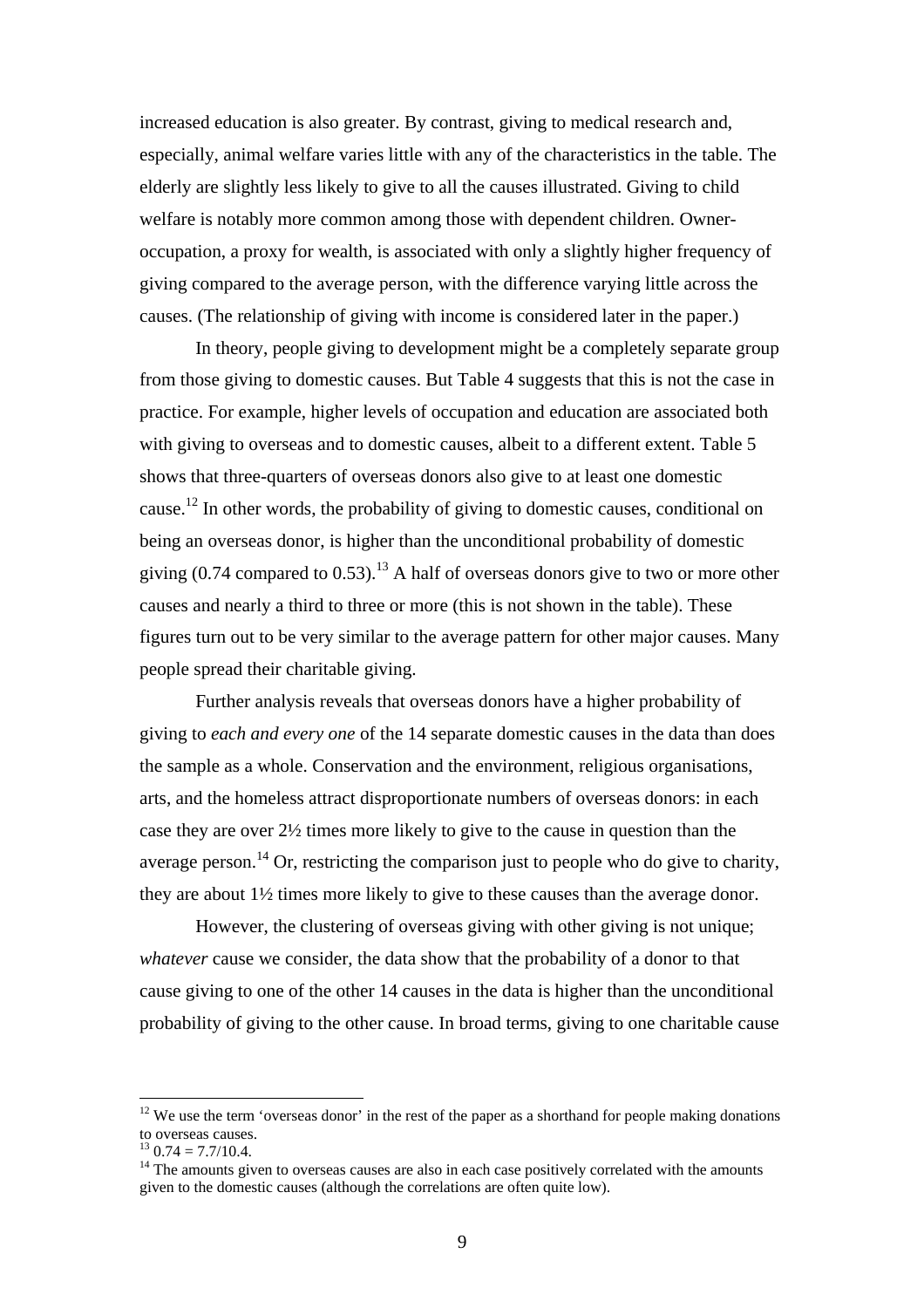tends to go hand in hand with giving to other causes, not withstanding the differences we have emphasised from Table 4.<sup>15</sup>

With most causes the clustering is in fact higher than it is for overseas giving. The figure of 26 percent for the percentage of overseas donors who give *just* to that cause is surpassed only by the percentages for giving to children (27 percent), medical research (32 percent) and 'other' (38 percent). Children and medical research, like overseas, are among the most popular causes. It is for the *less* popular causes, e.g. arts, sports, and conservation, where clustering is greatest and where the percentage of 'unique' donors to that particular cause is lowest.

#### **4. Who cares about overseas causes but does not give?**

 $\overline{a}$ 

It is tempting to see Table 5 as confirming the old adage that 'charity begins at home'. Many people give to domestic causes. But the great majority of people do not make overseas donations. And among those that do, most are also giving to domestic causes as well. $16$ 

But there is evidence that many of those who make only domestic donations, or who do not give to charity at all, are not indifferent to the plight of people in developing countries. The Appendix describes the widespread response following the Asian Tsunami in December 2004 − about two-thirds of all adults contributed − although we also argue this to be an exceptional event. This section draws on other evidence, contained in the July 2004 DfID module in the Omnibus survey that was described at the end of Section 2. The information collected offers a great opportunity to probe beneath the recorded giving and to learn more about motives.

Table 6 classifies responses to a question on concern about levels of poverty in developing countries against donor status recorded in the CAF/NCVO module that was also in the questionnaire that month. The great majority of overseas donors reported that they were 'concerned' or 'very concerned'. (That 1 in 10 did not express

<span id="page-12-0"></span><sup>&</sup>lt;sup>15</sup> In part, the patterns in the data may reflect problems in their collection. Imagine a peron gives to Christian Aid and Oxfam and despite the conventional classification being that both these are overseas causes, reports the Christian Aid gift as a donation to a religious cause. Then this 'mis-reporting' (according to the convention) leads to clustering of the two causes in the data. But it seems impossible that the patterns reflect only this form of explanation. Many causes are fairly clear-cut, e.g. animal welfare, sport or medical research.<br><sup>16</sup> We can in fact infer nothing from the data about the prioritising of different causes by people who

<span id="page-12-1"></span>make overseas donations. They may see overseas giving as an essential part of their altruism that comes first in their decision making. Their domestic giving may be 'added-on' to their overseas giving.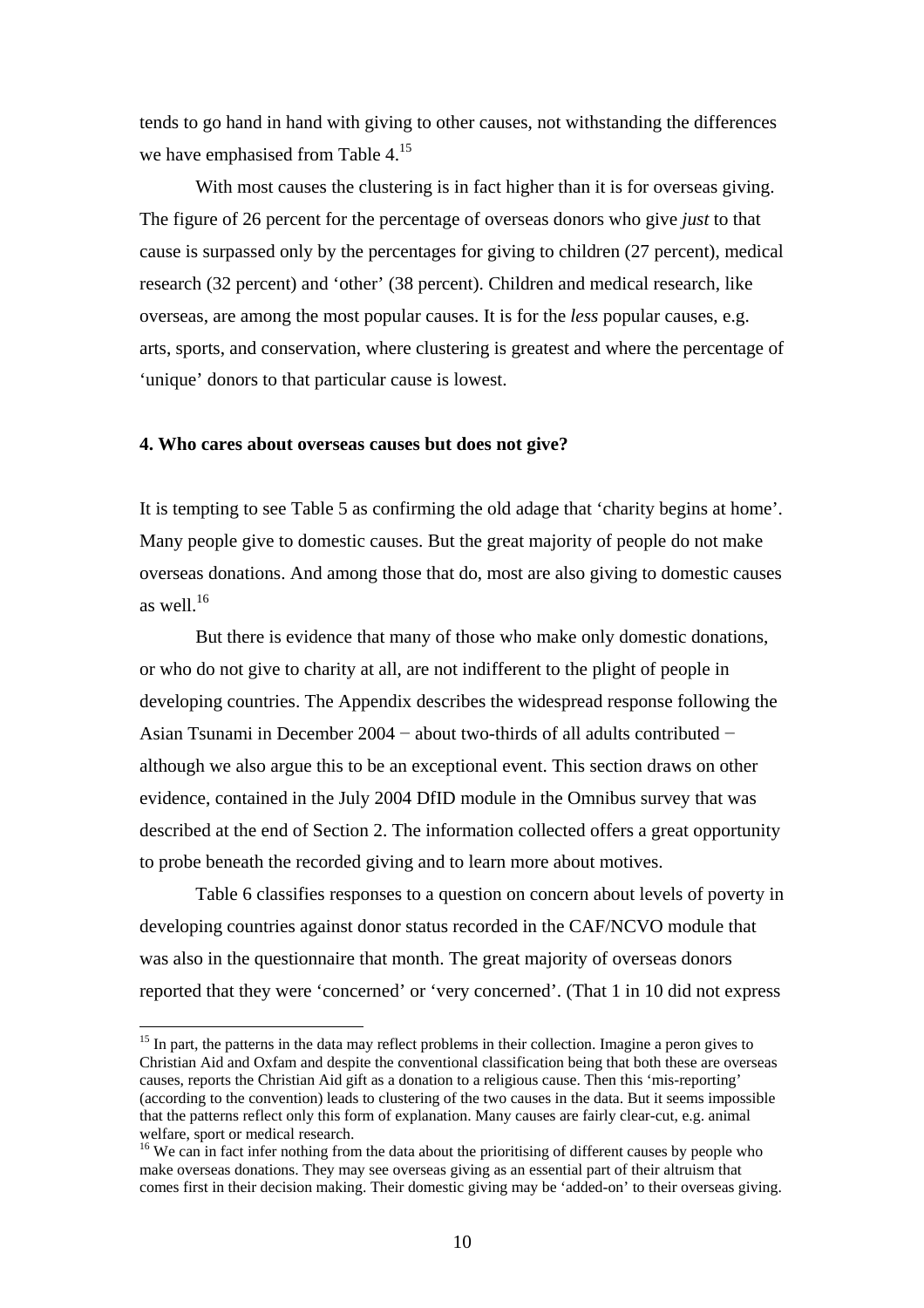any concern is clearly surprising.) But the same applies to the majority of most other people: 72 percent of those giving to domestic causes only and 63 percent of nondonors, although many fewer were 'very concerned' than among the overseas donors.

This suggests that there is considerable potential for expansion of overseas giving. Who are the people who express concern about poverty in developing countries but do not give? Some may be people who have an annual direct debit to an overseas charity which did not fall due in the four weeks prior to interview, the period covered by the questions on giving. This is the 'infrequency of purchase' problem discussed earlier. But there are also systematic differences between the 'caring donors' and the 'caring non-donors'. Table 7 shows the percentages of people of different characteristics who 'care' (i.e. are concerned or very concerned about developing world poverty) and, among those who do care, the percentages who then actually give to overseas causes. In this way we delve beneath the surface of the patterns of overseas giving shown earlier in Table 4 (although the data in Table 7 refer to only one survey round). For example, we see that the positive association of degree level education with overseas donations reflects both a higher probability of caring about developing world poverty and a higher probability of actually making a donation given that one cares. (This is seen by comparing the figures for 'degree' with those for 'all persons'.) It is still the case however that three-quarters of people with degrees who care are not recorded as giving. The same pattern is found for managers/professionals, while those with only O-level or GCSE qualifications are both less likely to care and less likely to make a donation given that they do care. On the other hand, women have a higher probability of caring but their probability of giving if they do care is little different from the average.

Another explanation for caring but not giving is that a person may favour other methods of helping the poor in developing countries. The DfID Omnibus survey module asks respondents about the ways they think they could, as individuals, 'most effectively contribute to the reduction of poverty in developing countries'. Table 8 shows the percentages of persons mentioning different methods among the maximum of up to three that may be given (the methods were presented to repondents on a showcard). We restrict attention again to those persons expressing concern about developing country poverty.

It is striking that charitable giving comes top irrespective of donor status. It is *not* the case that giving is viewed as ineffective by those who do not make overseas

11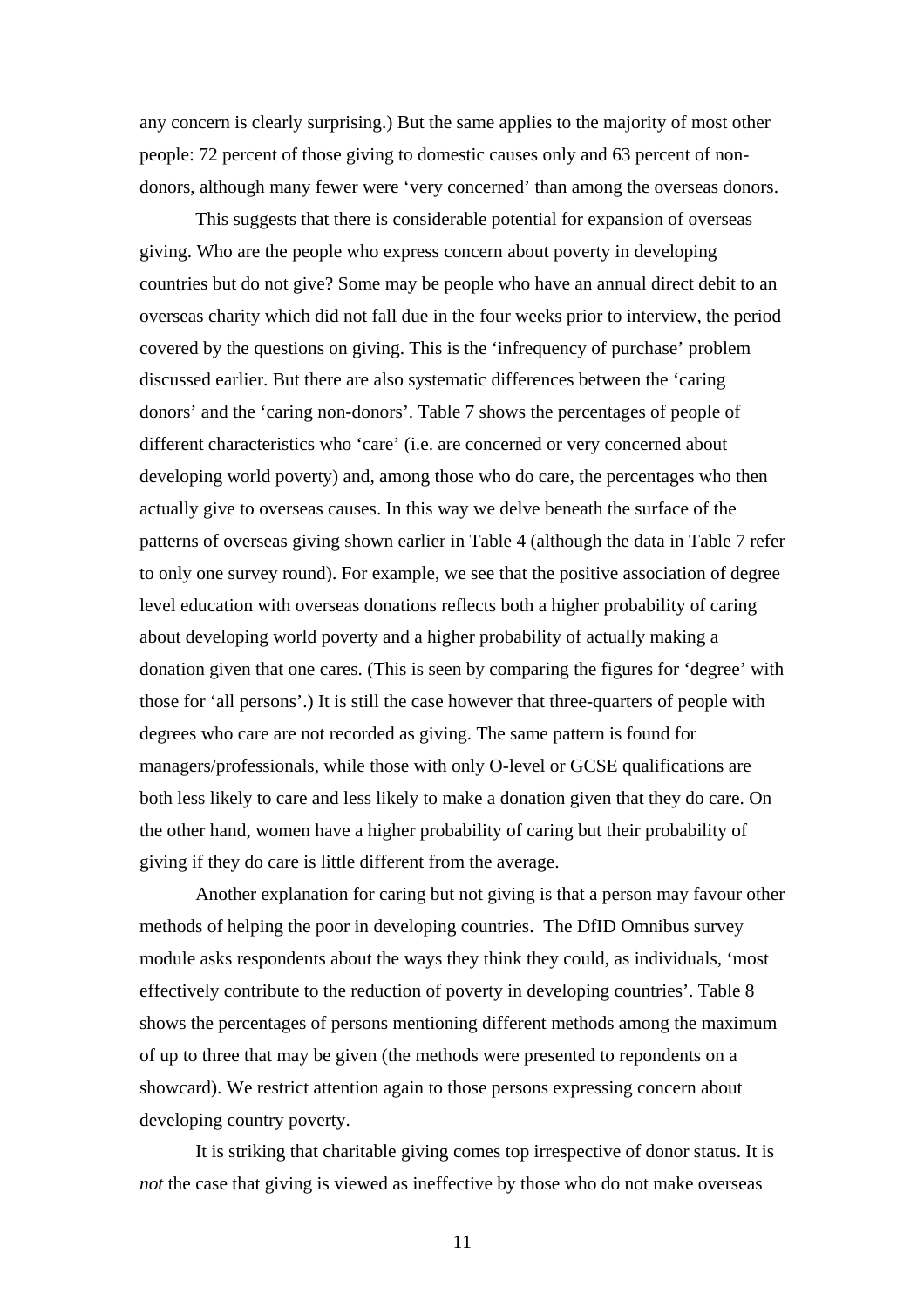donations. And in general it is the similarities rather than the differences between the sets of figures for the three groups that is perhaps most striking. People making only domestic donations or those not giving at all are somewhat more likely to cite paying taxes but the differences are not great.<sup>17</sup> Further analysis (not shown) reveals women in all three groups to be more likely than men to cite buying fair trade goods, involvement in the church, and (except among overseas donors) making charitable donations. Overall these results can be seen as encouraging for international charities: charitable giving finds very widespread support, including among those not currently giving.

#### **5. Income and charitable donations**

 $\overline{a}$ 

If overseas donations increase more than proportionately as income rises, then higher real incomes over time will produce disproportionately large increases in charitable giving. In this case, overseas giving is classified as a luxury in economic terms. If, on the other hand, overseas giving rises less than proportionately, then it is a necessity. The growth in overseas donations over time would lag behind growth in incomes. In both cases the funding of the Millennium Development Goals is helped but the funding benefits much more if overseas giving is a luxury.

The future path of overseas donations provides one motivation for investigating the link between donations and income. Another comes from contrasting the incidence of taxation to fund government spending on ODA with the incidence of private individuals' overseas giving. The overall tax burden is progressive, the rich paying a higher proportion of their income in tax than the poor (e.g. Jones 2006). But if charitable donations to overseas causes are a necessity, as just defined, then by contrast they are regressive: the share of income given falls as income rises. This type of comparison may seem invalid; donations are voluntary while taxes are obligatory. However, the concept of a tithe (a tax levied by a church on its members and a traditional feature of several religions) suggests that this comparison is not unnatural. Tithes to fund good works are typically proportional – a constant share of income – or

<span id="page-14-0"></span><sup>&</sup>lt;sup>17</sup> We cannot rule out that this pattern results from those not making overseas donations feeling the need to justify that behaviour by citing their taxes as important. The credibility of responses is also questioned by qualitative research that shows considerable scepticism about the effectiveness of taxfinanced Official Development Assistance (Atkinson and Eastwood 2007). (This research is another part of our ESRC-financed project.)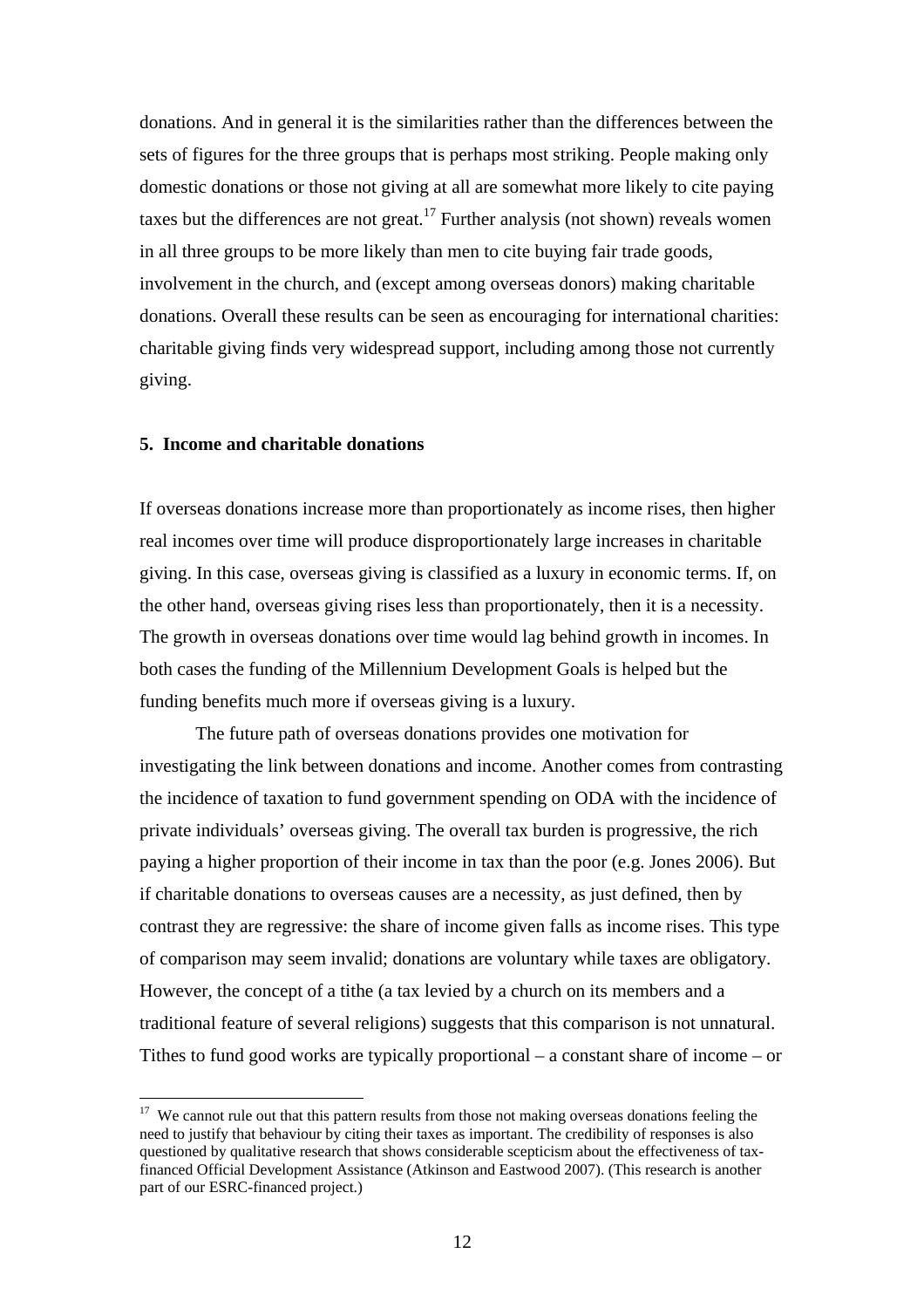mildly progressive (achieved through a tithe-free allowance followed by a constant marginal rate). They are not regressive. An analogy may also be made with the voluntary participation in the UK National Lottery. One of the concerns with the Lottery is that it is regressive – the good causes that the lottery contributes to are disproportionately funded by the gambling of low income people.

The existing UK literature on the relationship of giving to income is sparse, even if we restrict attention to total donations. The standard reference is Banks and Tanner's (1997) analysis of Family Expenditure Survey (FES). Using 1993-4 data, they found the share of total household expenditure going on charitable donations to all causes to fall from about 2½ percent for the bottom 20 percent of households, ranked by total income, to less than one percent for the  $8<sup>th</sup>$  and  $9<sup>th</sup>$  deciles, before rising slightly to just over one percent for the top 10 percent of households (Banks and Tanner 1997, Figure 2.4). However, these figures refer only to those households that *do* actually give – they show how the share given varies for donor households only. In addition, Banks and Tanner found that the proportion of households making donations rose notably with income, from about 15 percent for the bottom fifth to over 40 percent for the top fifth (ibid, Figure 2.3). Regression models both for the probability of giving and for amounts given, controlling for other factors, were also estimated. The results implied that, holding other factors constant, donations are (just) a luxury.<sup>[18](#page-15-0)</sup> The much larger US literature is reviewed by Havens *et al* (2006) who argue that contrary to popular belief, a reverse J-shaped relationship of a falling and then slightly rising income share (suggested also by Banks and Tanner's descriptive evidence for donor households) does not hold. They argue that the income share changes little across the income distribution, before rising sharply at very high income levels (around \$300,000 pa).

 The UK literature is almost silent on how donations to overseas causes varies with income. The notion that 'charity begins at home' suggests that overseas giving is a luxury and hence progressive in incidence: people give mainly to domestic causes at lower levels of income but add-on giving to overseas causes as their income rises. This would be consistent with Jencks' suggestion that people both 'pay their dues'

<span id="page-15-0"></span> $18$  Both the probability of giving and the (log) amounts given by donors were modelled as functions of (log) income, with the estimated income parameters highly significant. The elasticity of donations, D, with respect to income is the sum of the separate elasticities of the probability of giving, P, and of the amounts given by donors, G (where D=P.G). The regression models were estimated for a dataset pooled from 1984-94, covering more than 70,000 households.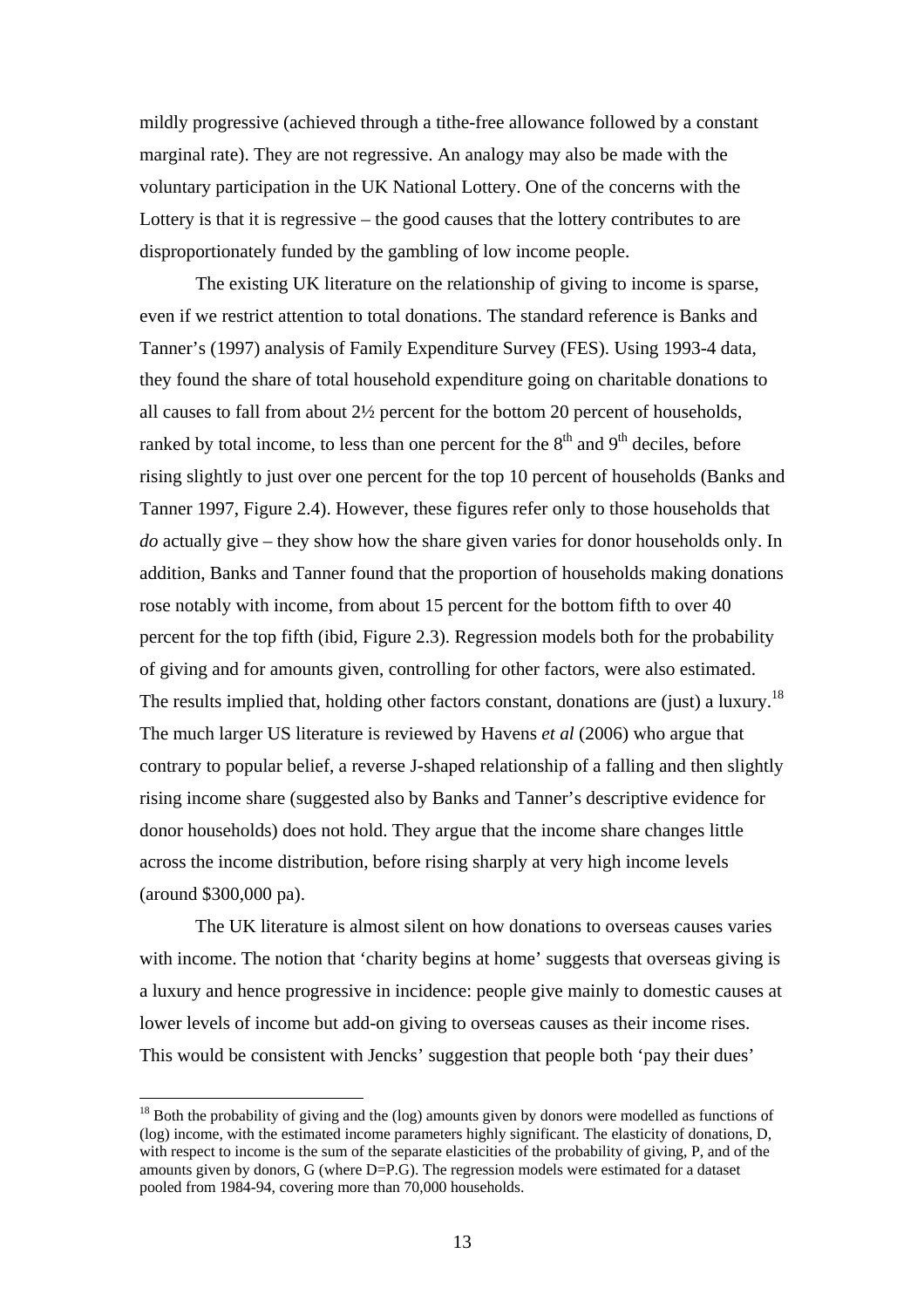and 'give away surplus' (1987: 324). Breeze's novel (2006) study does explore the relationship between giving by cause and income. She argues that the J-shaped relationship referred to above applies to all causes. However, the data refer to a purposive sample of current donors known to several major charities. By contrast, the Omnibus survey has a random probability design that generates a sample representative of the population as a whole, including of course both non-donors as well as donors.

In building on the existing results, we need to recognise that the Omnibus data on both giving and income differ markedly from what is available in the FES or its successor, the EFS. The Omnibus survey has a broader definition of a gift and covers giving over a longer period (the expenditure diary in the EFS covers only two weeks). And it records the individual giving of one person per household rather than household giving, although we have noted that the two might be the same for couples due to the public good nature of donations. The survey also provides information only on individuals' *own* incomes, and not on the incomes of people they may live with. Hence we can relate individual giving to individual income, but not household giving to household income. For someone in a couple, individual income may not be a good indication of access to resources from which to make donations. If couples pool their income, the partner with lower income will be able to fund more donations than can a single person with the same personal income. We may find sizeable donations made by people with virtually no personal income of their own. For these reasons we focus in particular on the results for single people.

It is also the case that the Omnibus survey's data on income are much less detailed than those from the FES, where respondents are asked for exact amounts from each separate source. The Omnibus survey contains a single question that asks respondents to indicate from a list the band of annual income containing their gross income from all sources. There are 33 bands in the 2004/5 data (including zero income) and 39 bands in 2005/6, the highest being £52,000 or more (which contains only 3 percent of people providing data on income). About 8 percent of people in our pooled sample declined to respond to the income question and they are excluded from the analysis of this section. The distribution of individual income in the Omnibus survey in fact corresponds reasonably well with those in both the EFS and the Family Resources Survey (FRS), although there is some indication that income is understated by women (Micklewright and Schnepf 2007). Using FRS data, we also show that

14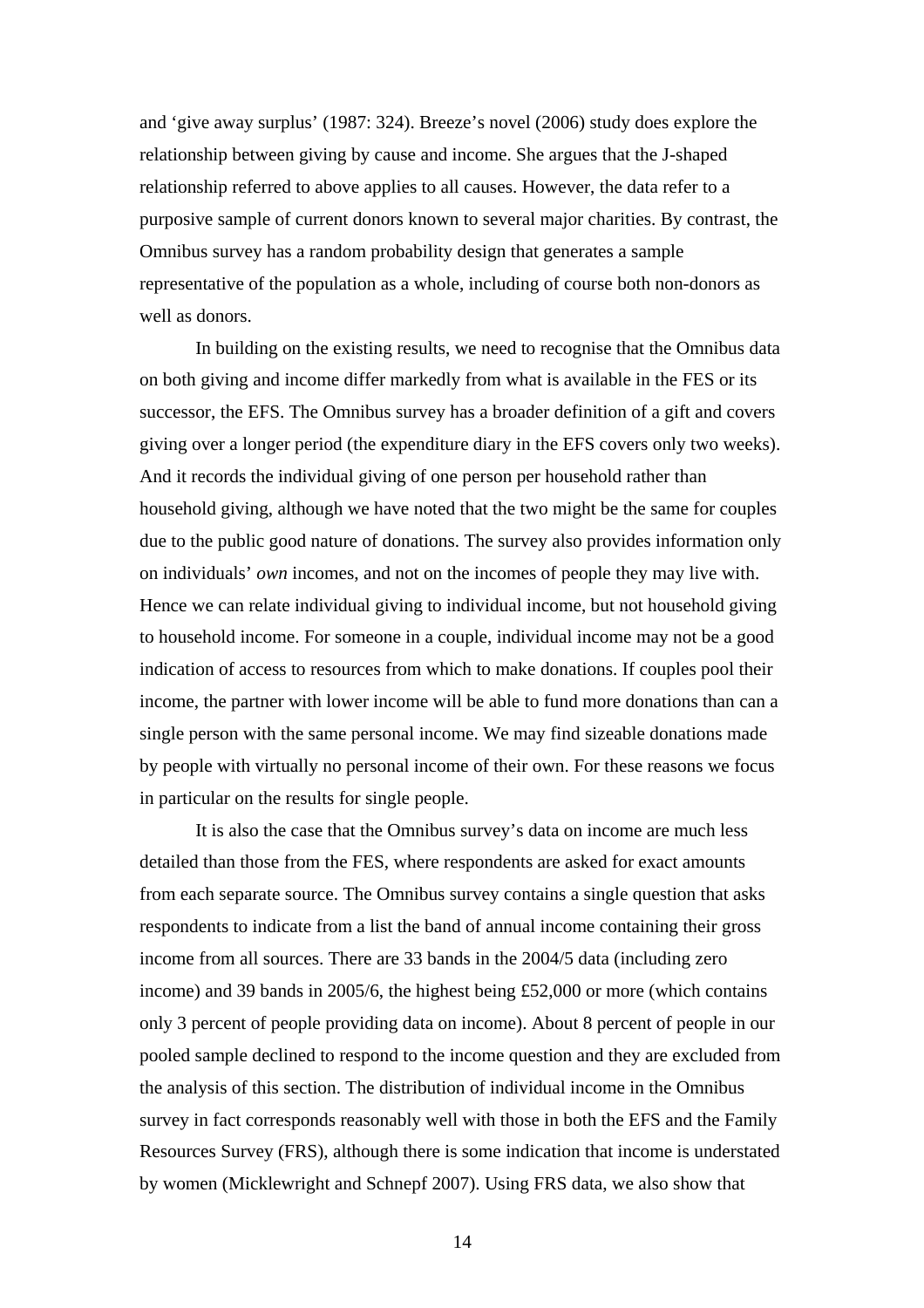many women with low personal income live in households with much higher income per adult. For example, among women with less than £2,500 of gross personal annual income in 2004/05 – about 1 in 10 of all women – about a half are in households where income per adult is £10,000 or more. Finally, the limits of our sample size and the lack of detail for high incomes means that we can say nothing about the donations of the very rich (see e.g. Lloyd 2004). The upturn in any 'J-shaped' relationship may simply not be covered by our data.

Figure 1 shows how the percentage of people giving to overseas causes changes across the income bands, expressed in monthly terms. We compare these figures with those for all domestic causes taken together (turning later in the section to look at several different causes separately). The percentages giving are plotted against the mid-points of the relevant bands. For the top open-ended band we use the mean of gross individual income in the 2004/5 Family Resources Survey. Several data points are based on only small sample sizes, entailing high sampling error, and it is the general patterns in the data that should be the focus rather than particular values.<sup>19</sup> The frequency of both overseas and domestic giving rises with income for single people. Around 10 percent of single people make overseas donations in the lowest income bands, the figure then falling somewhat before rising to levels of 15-20 percent at incomes of £1,500 per month or more. The rise is clearer for domestic giving, although the proportional rise is in fact not dissimilar to that for overseas giving in the bottom half of the distribution – the percentage rises by a factor of about 1.5 to about 60 percent at levels of about £1,700 or more. For both overseas and domestic giving there seems to be a flattening out of the relationship with income at high levels. (In the case of domestic giving this has to be the case, since the percentage giving cannot rise above 100 percent.) The lower half of the figure shows the picture for married people. This is quite different, especially at low incomes and especially for domestic giving where the relationship appears fairly flat.

In Figure 1 we do not distinguish differences between men and women but in Figure A1 in the Appendix this distinction is made. It also presents the data in a different way, by plotting the percentages against quintile groups of income rather than income levels. The rise in giving with income is steeper for single women than

<span id="page-17-0"></span><sup>&</sup>lt;sup>19</sup> Due to small cell counts, persons in the three intervals that span annual incomes from (over)  $\pounds$ 0 to £1,559 were attributed to £780, persons in the two intervals spanning £1,560 to £2,599 were attributed to £2,080, and persons in the two intervals from £12,480 to £14,559 were attributed to £13,520. For 2005/06 data, persons in the six intervals spanning £36,400 to £51,999 were attributed to £44,200.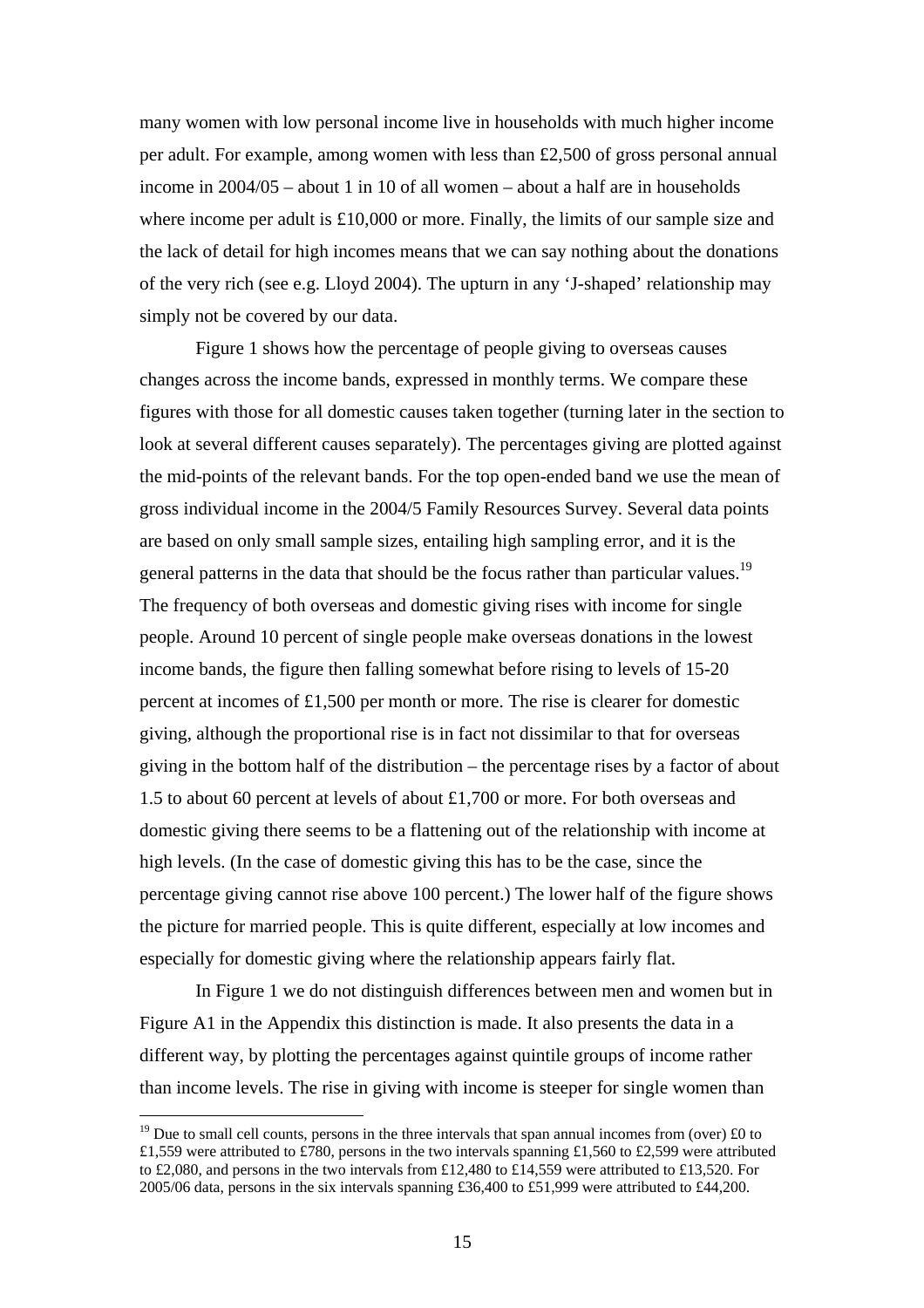for single men. The pattern for married and single men appears fairly similar, but this is not the case for married and single women, especially for domestic giving. The apparent steady rise in domestic giving across income groups does not imply that the marginal propensity to give is constant across income levels. Indeed, it falls as income rises (as shown in Figure 1), since successive quintile groups represent wider bands of income.

Figure 2 plots the mean donations per head against income, obtained by multiplying the frequencies in Figure 1 (expressed as proportions rather than percentages) by the mean donations per donor in each income band. The data are plotted on log scales. This makes it easier to compare the proportional changes for overseas giving and domestic giving and hence to judge whether the former is more or less responsive to changes in income. The proportional changes are also the basis for the classification of the two types of giving as luxuries or necessities in economic terms. The line drawn on the diagrams shows the case where the donations represent one percent of monthly income. In this case, where the share of income given to charity is constant, donations rise hand-in-hand with income, i.e. a 10 percent rise in income leads to a 10 percent rise in donations. The same is true of any other line that could be drawn which is parallel to the one percent share line: a constant share and an equi-proportional increase in income and donations. If the data points rise more steeply than the line on the diagram (or any parallel line) then the cause in question can be classified as a luxury (share rising with income); if they rise less steeply then giving is a necessity (share falling with income). In broad terms, if we set aside people with incomes below about £250 (about 1 in 5 of the sample), the two data series for single people appear roughly parallel to the line. A given percentage increase in income leads to about the same percentage increase for both overseas and domestic giving. This is the border between classifications as a luxury and as a necessity, or between donations being labelled as progressive or regressive. There is some suggestion that the data series for overseas giving rises slightly more steeply than that for domestic giving, where (bar the final point) the slope of the data appears slightly less than that of the one percent share line. But there is little in it. For married people, giving rises less than proportionately with income, and at lower levels does not rise at all, reflecting in part what was already seen in Figure 1.

Taking all married and single people together, one percent of income of monthly income is given to domestic causes and another one seventh of a percent to

16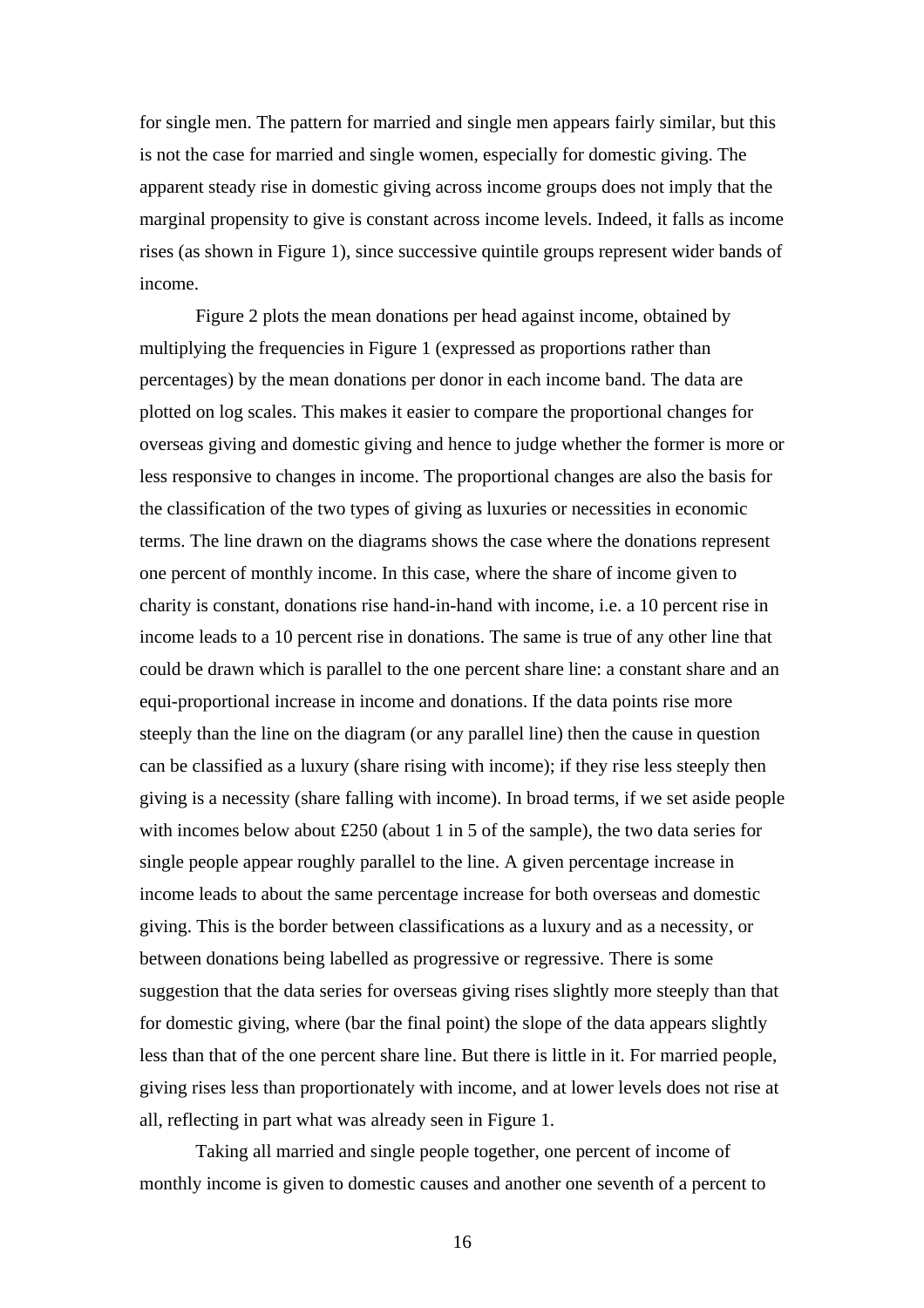overseas causes. Table 9 summarises how these shares differ for people in the top fifth of the income distribution (with individual annual incomes of about £20,000 or more).<sup>20</sup> The shares for married people are clearly lower in the top fifth for both causes, domestic and overseas, reflecting the pattern in Figure 2. This is particularly notable for women and especially for overseas giving. The situation is a very different for single men: the domestic giving share is slightly higher for the top fifth than for those on lower incomes while the overseas share is the same. Single women also have overseas giving shares that are essentially the same for the top fifth and for the other four-fifths, and domestic shares that differ little. Note that our income measure refers to gross income, before deductions due to tax and National Insurance contributions. If the data were to measure net incomes, after deductions, the shares in Table 9 would be higher. Moreover, since people with higher incomes pay higher taxes as a proportion of their income, the figures would rise more for the top quintile group. In the case of single people, the change could result in overseas giving appearing as a luxury in economic terms for both men and women, and the share for domestic giving for men appearing even higher for the top income group.<sup>21</sup>

Do the increases in charitable giving with income largely reflect the correlation of income with other factors that we have shown be positively associated with giving: occupation, education, and home ownership? We focus on single people for whom the interpretation of individual income is clearer and restrict attention to the probability of giving (leaving aside the amounts given). We also now compare overseas giving with several separate domestic causes. Table 10 shows the results of estimating logistic regression models of the probability of giving on the natural logarithm of income.<sup>22</sup> We exclude from the regressions people with annual incomes below £2,600 in order to get a better fit of the model to the data. (We want only a simple specification for income.) We first include no controls for other factors and then see the impact on the income coefficients of including the controls (these include gender, which is negatively correlated with income).

<span id="page-19-0"></span><sup>&</sup>lt;sup>20</sup> The shares are calculated for each group *as a whole*: total donations for the group are expressed as a percentage of the group's total income (including the income of non-donors).<br><sup>21</sup> The values of the shares cannot be compared directly with those found by Banks and Tanner using

<span id="page-19-1"></span>the FES that were cited earlier due to the differences in measurement of both giving and income. The Banks and Tanner results also refer only to donors.<br><sup>22</sup> We assign each individual to the mid-point of their income band. See the notes to Table 9 for the

<span id="page-19-2"></span>treatment of the top unbounded range. The logistic regression model specifies the probability of giving, P, to be the function  $1/(1+\exp[-\mathbf{B}\cdot\mathbf{X})$  where **X** is a vector of explanatory variables and **B** is a vector of coefficients.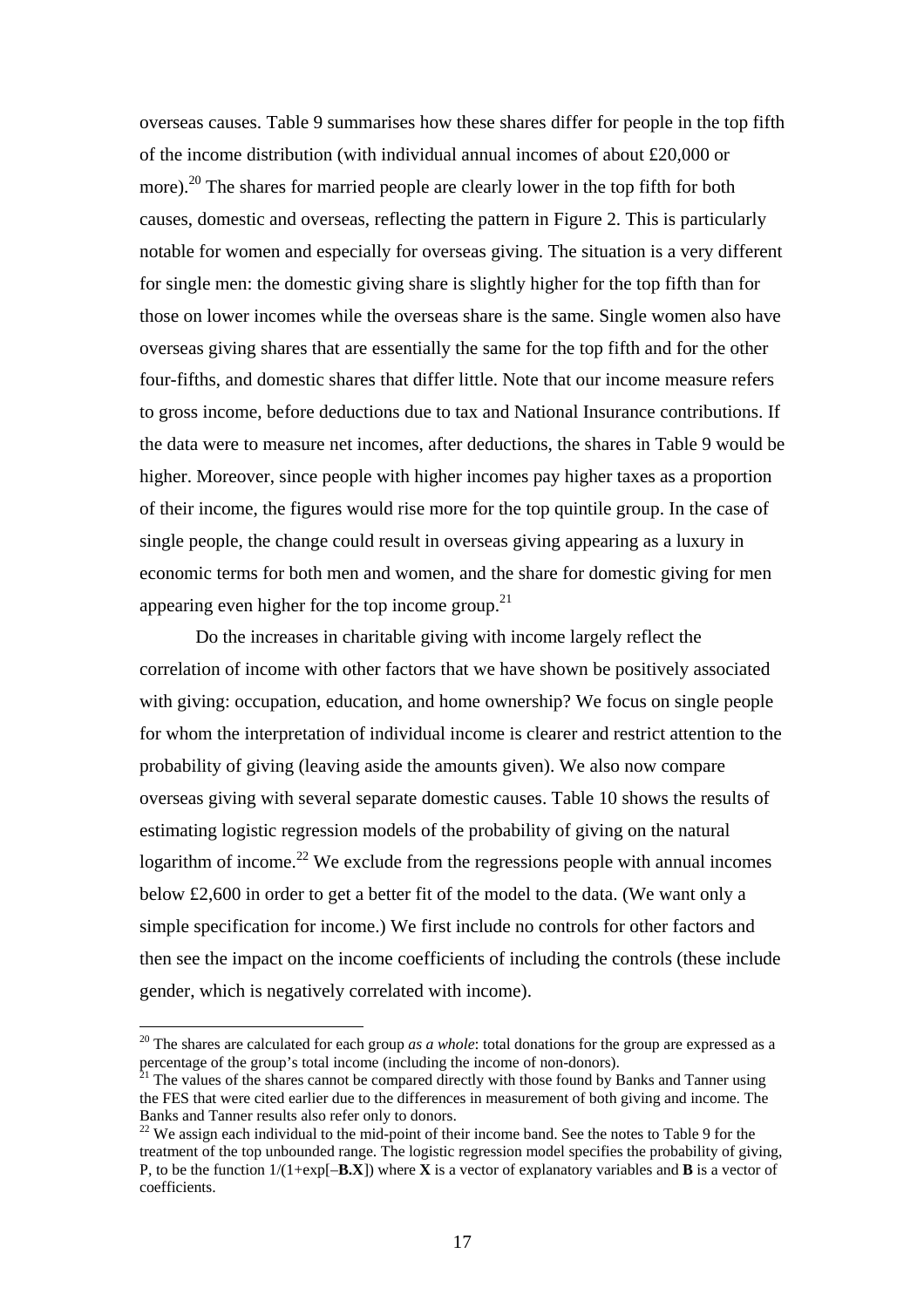With no controls, the coefficient for overseas giving and that for all domestic causes taken together are similar although the former is somewhat larger, reflecting the pattern described in Figure 1. But giving to medical research and, especially, animal welfare is less strongly associated with income. With the other factors controlled for, the most marked change is for overseas giving. The income coefficient falls sharply and becomes statistically insignificant at conventional levels. By contrast, it changes little for the other causes.<sup>23</sup> The results for the control variables (not reported) confirm the strong impact of education on overseas giving that we highlighted earlier in Table 4, and in particular higher education. For the other causes, there is no significant difference in the probability of giving between persons with higher education and persons with no formal qualifications, once income and the other factors in the model are controlled for.

These results suggest that the recent expansion of higher education in the UK may be favourable for overseas giving, but they also warn against a simple view that rising real incomes will bring forth more donations. However, caution is needed here. Findings based on a cross-section survey that measures differences in income and education at one point in time may not be a reliable guide to the impact of changes over time.

#### **6. Conclusions**

 $\overline{a}$ 

We have established a picture of charitable giving to overseas causes and have shown whether this giving differs from that to other, 'domestic', causes. In doing so we have found out quite a bit more about patterns of charitable giving in general.

Overseas development and emergency relief is one of the leading charitable causes. We find this is due both to a relatively high frequency of giving compared to many other causes  $-1$  in 10 persons in the four weeks before interview – and high average amounts given by donors. The distribution of overseas giving is very highly skewed (far more so than household income), so that a half of all donations are given by the top 10 percent of donors, or 1 percent of the adult population.

<span id="page-20-0"></span> $^{23}$  The estimated coefficient for domestic giving (all causes together) implies that for someone with a predicted probability of giving of 0.5 (about the sample average), a 10 percent rise in income increases the probability of giving by about 2 percent.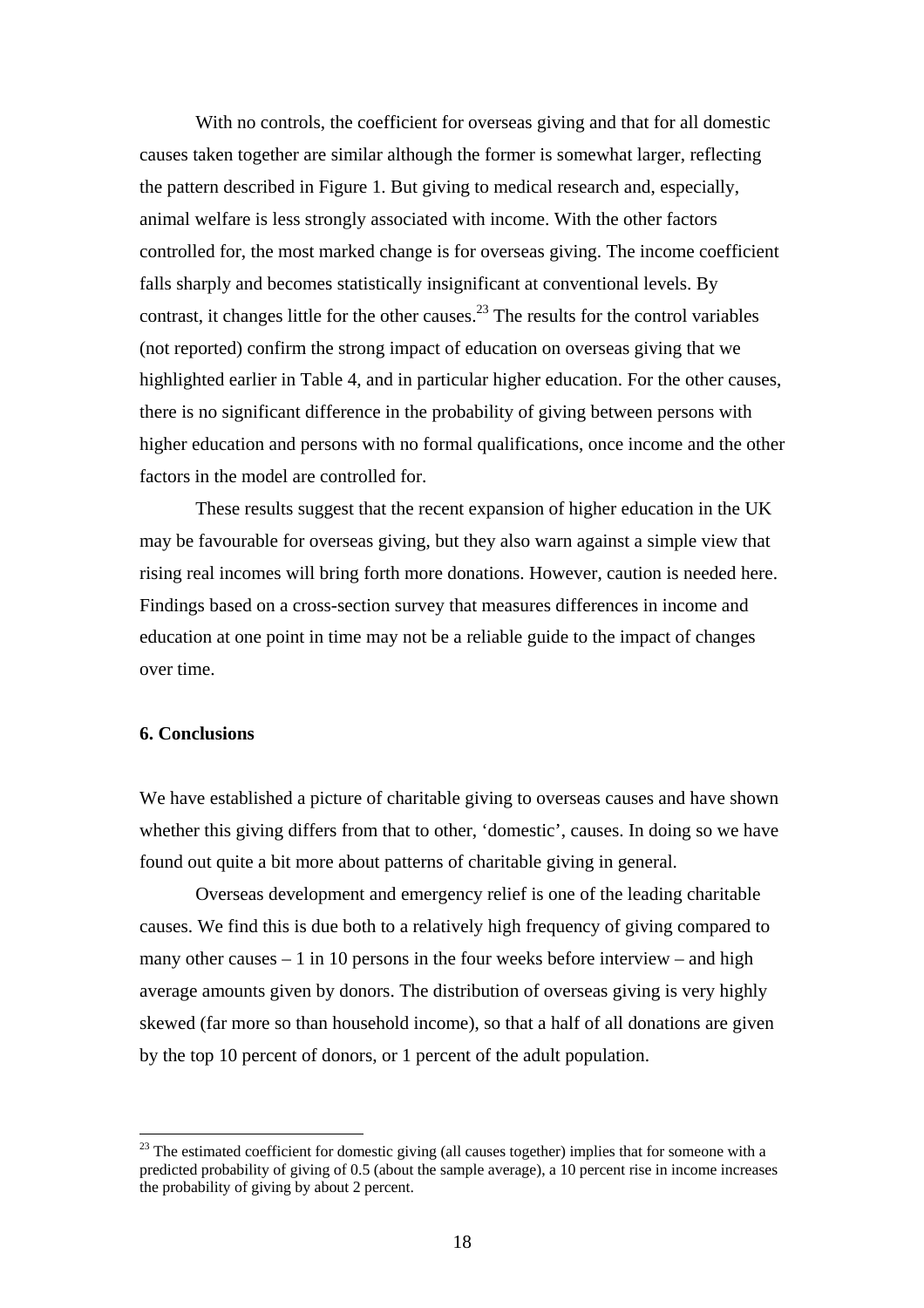The skew in the distribution of amounts given is one of the similarities that overseas donations share with giving to other causes. And people who are more likely to give to overseas causes are more likely to give to domestic causes as well: women, married people, and (in the case of several other leading causes) people with higher socio-economic backgrounds in terms of education and occupation. The relationship of giving with income seems similar for overseas donations and for donations to domestic causes – at least when the domestic causes are taken together. Focusing on single people, we find shares of gross income given to charity that are broadly constant (other than at lower levels of income). In crude terms, giving is distributionally neutral for large parts of the individual income distribution, neither progressive nor regressive. The similarities in characteristics of overseas and domestic donors means that most people who make overseas donations also give to domestic causes as well.

But there are also some clear differences between overseas and domestic giving, especially when we look at giving to particular domestic causes. Higher education and a managerial or professional background have a much stronger association with the probability of overseas giving than with giving to medical research and animal welfare for example. (Giving for animals varied little with individual characteristics.) When we control for other factors correlated with income, the income 'effect' on the probability of overseas giving drops away, in marked contrast to giving for children's charities, for example, and also all domestic causes taken together. Although overseas giving in general goes hand in hand with other giving, there are particular causes – for example conservation and the environment, and religious organisations – with which it is most associated.

The great majority of people do not give to overseas causes (at least over the four week period covered in the data), but most people do express concern over poverty in developing countries. And most people who do not make overseas donations report that they see charitable giving as an effective method by which they can contribute to the alleviation of this poverty – more so than for any other method. There is encouragement here for international charities' fundraising efforts.

Finally, we comment on the source we have used in the paper, the data collected through the CAF/NCVO module in the ONS Omnibus survey. This source marks a major step forward in information on charitable giving in the UK, and pooling the data for more than one year, as we have been able to do, increases what

19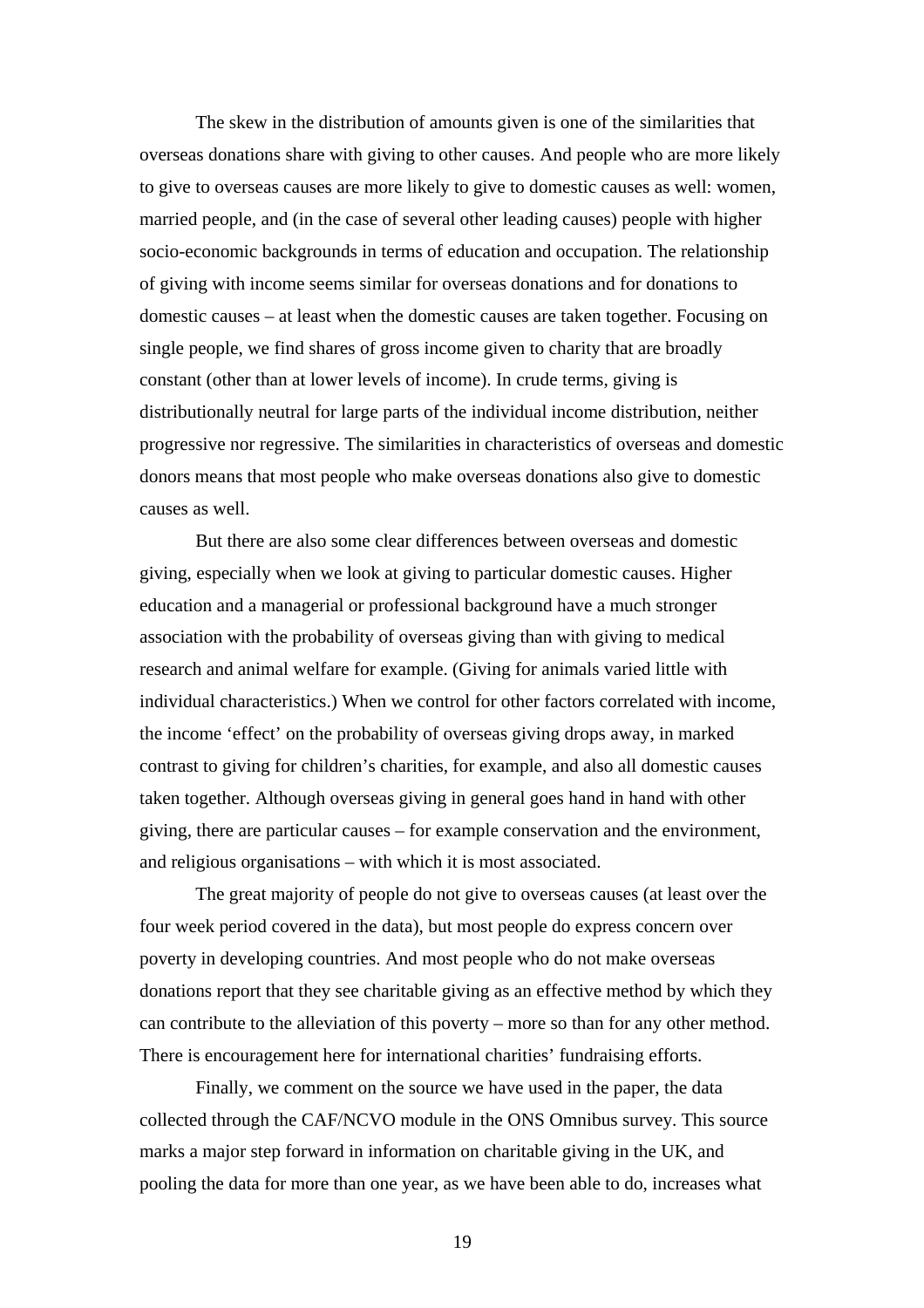can be said about particular causes or particular groups of people. But there are features of the data that are not ideal. The classification of donations by cause is not certain. The information on giving for married couples is somewhat hard to interpret on account of the potential public good nature of giving within marriage. Even with two years of pooled data, sample sizes are small for some causes, for people on high incomes, and for people making large gifts (the marked skew in the distribution of giving highlights the importance of information on the latter). The survey provides a rather rough and ready measure of individual income, and household income is unobserved. Improvements to the CAF/NCVO questionnaire module may be possible. But, as an Omnibus, intended to obtain information 'on a variety of topics too brief to warrant a survey of their own' (ONS 2007), the survey can probably never give the detail that a dedicated survey of individual and household giving could provide.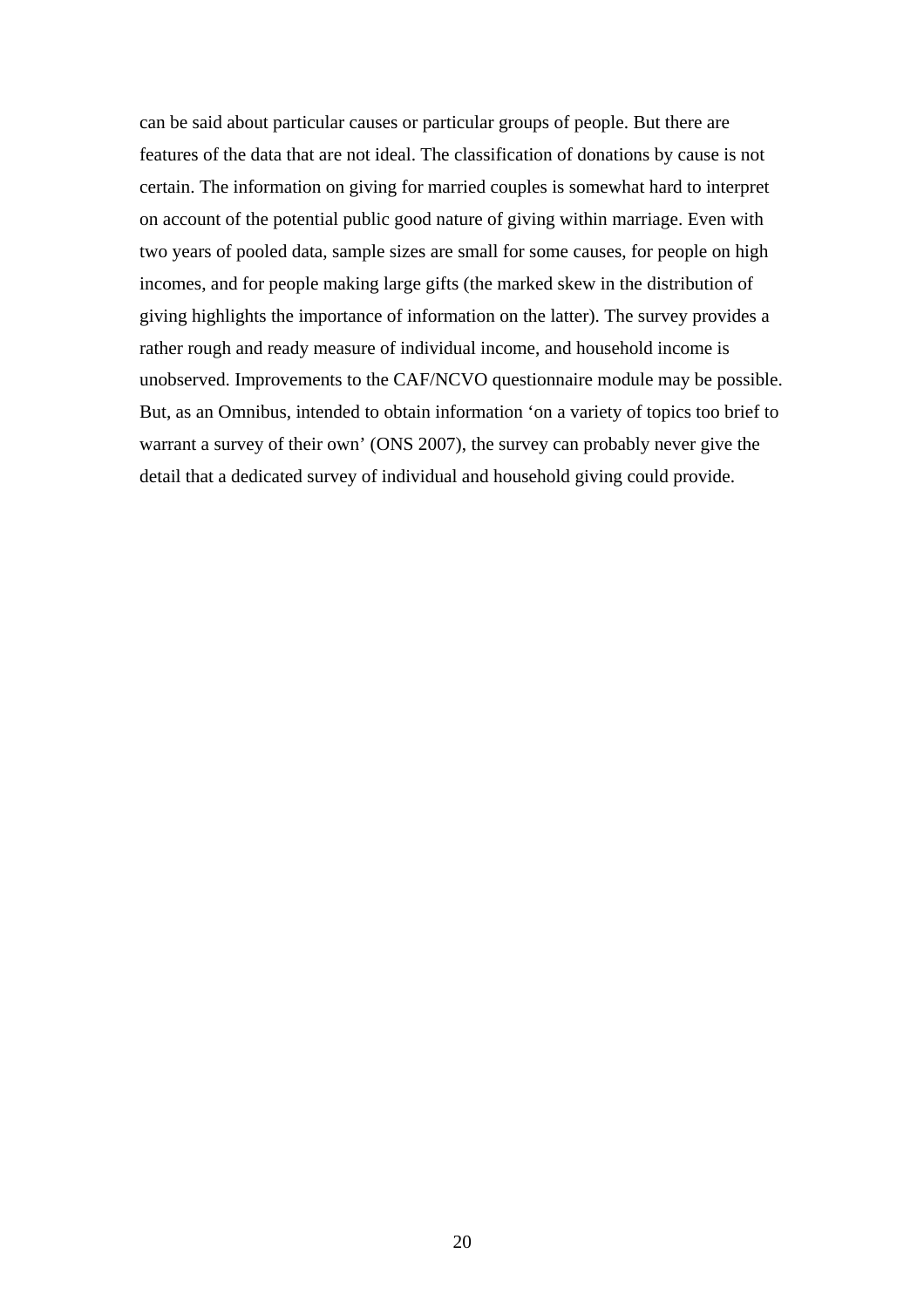#### **Appendix**

#### (i) Cleaning the Omnibus data

We follow the cleaning rules established by CAF and NCVO for their analysis of the data in CAF and NCVO (2005, 2006). These rules set donations to zero if they exceed a level that varies with the method of giving, as follows (the number of gifts affected and the median values are shown in brackets): cash if  $£200+(19, £500)$ , fundraising events if £500+ (8, £800), payroll giving if £100+(4, £118), direct debit if £300+ (10, £500), cheques if £1,000+ (6, £1000), raffle ticket purchases if £100 (2, £150), buying goods if  $\text{\pounds}200+ (5, \text{\pounds}200)$ , membership fees and subscriptions if  $\text{\pounds}300+ (1, \text{\pounds}300)$ , and other methods if £1,500+ (3, £20000). We refer below to these rules as the CAF/NCVO cleaning.

We experimented with two other sets of rules. First, we top-coded the amounts detected in the CAF/NCVO rules at the threshold levels indicated above. For example, a cash gift of £300 is set to £200. Second, we left the figures at the original amounts. With both these alternatives, however, we set two huge outliers to zero, one of £20,000 and one of £100 million (also set to zero in the CAF/NCVO rules). Table A1 shows the impact of these three alternative sets of rules on the mean amounts given and on the share of donations given by the top 10 percent of donors. (The mean per donor and the share of top 10 percent with the CAF/NCVO rules are those reported in Tables 1 and 2.)

The means and shares rise appreciably, with the effect of using the original amounts being particularly marked. There is also an impact on the shares of total gross income given by the top 20 percent and the bottom 80 percent of the income distribution (Table 10). For example, for single men the shares change from 0.77 and 0.82 percent to 0.83 and 1.12 per cent when we use the original amounts. The results underline the need for more detailed investigation at the top end of the distribution of donations.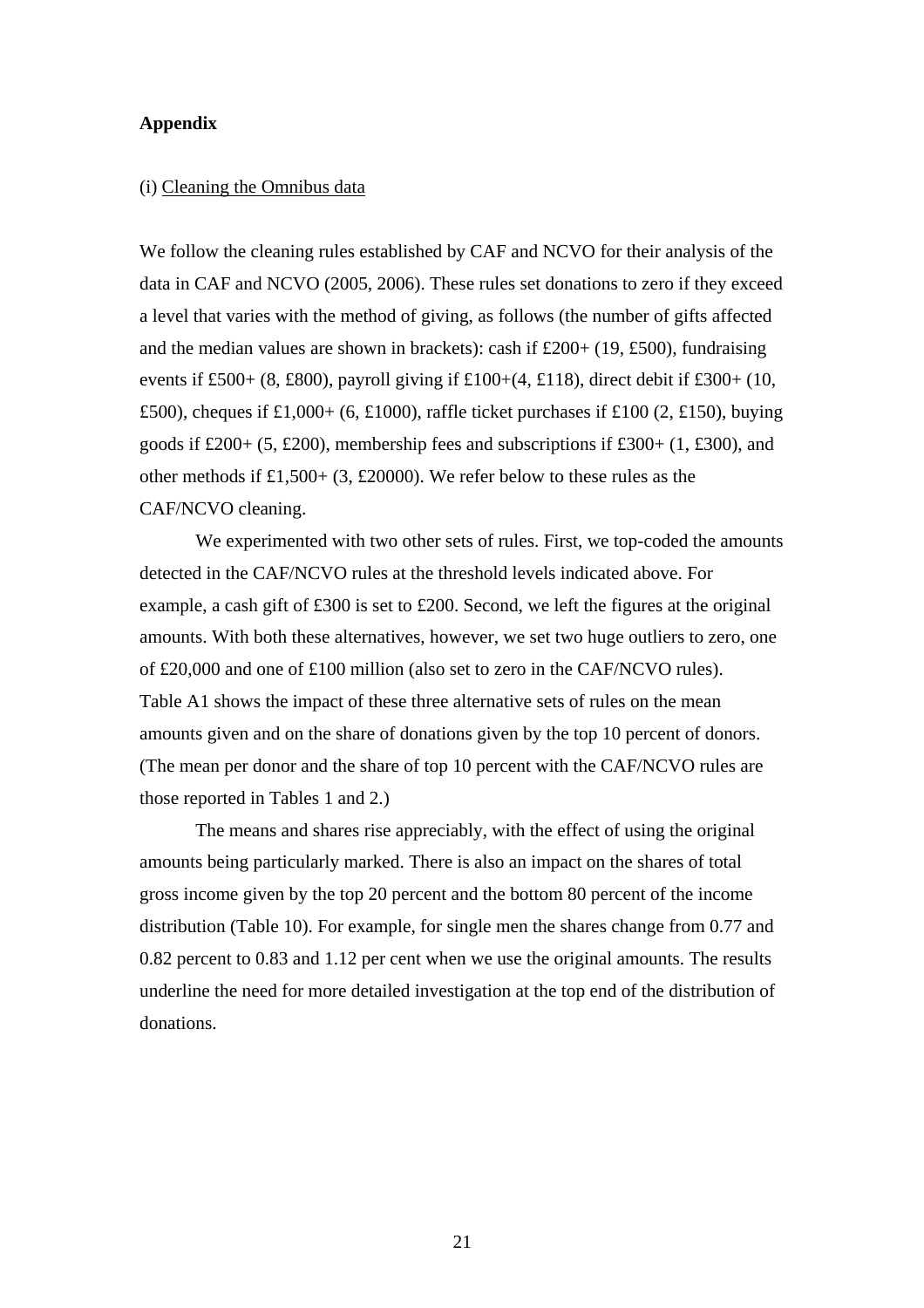|                 | All donations        |            |            | Overseas donations |            |            |
|-----------------|----------------------|------------|------------|--------------------|------------|------------|
|                 | Mean per<br>Mean per |            | % share of | Mean per           | Mean per   | % share of |
|                 | donor $(f)$          | head $(f)$ | top $10\%$ | donor $(f)$        | head $(f)$ | top $10\%$ |
| <b>CAF/NCVO</b> | 26.8                 | 14.8       | 56         | 17.8               | 2.1        | 48         |
| Top coded       | 31.2                 | 17.7       | 62         | 23.1               | 2.3        | 61         |
| Original        | 34.9                 | 19.4       | 66         | 30.9               | 3.0        | 71         |

#### **Table A1: Impact of alternative cleaning rules for large donations**

Note: surveys equally weighted.

#### (ii) Giving to the Tsunami relief

Donations to the appeal following the Asian Tsunami of December 2004 are not included in the figures for overseas giving in the paper. These donations were identified separately in the February 2005 Omnibus survey round (see Section 2); nearly a fifth of respondents reported giving in the previous four weeks, and twothirds reported a donation at some time since the Tsunami actually occurred. The latter accords reasonably well with a figure of 81 percent recorded in an NOP Omnibus quota sample of 1,000 people conducted between 14-16 January 2005 (CAF 2005). We do not consider giving to the Tsunami appeal in the paper on account of its exceptional nature. Nevertheless, it would be wrong to assume the Tsunami giving as completely separable. First, giving to other causes recorded in February 2005 may have been reduced as a consequence of donations to the Tsunami relief. Second, the experience of giving to the Tsunami appeal may have led some people to start making regular donations to overseas causes, or to give more often, or to give larger amounts.

Table A2 tries to shed some light on these issues. Overseas giving does not jump sharply upwards in the Omnibus data in the months following the Tsunami appeal. The frequencies of giving in June 2005 and February 2006 are effectively the same as in July 2004 and February 2005 respectively. The higher figures in October 2005 are likely to have been influenced by another exceptional event – the Pakistan earthquake appeal, which were not separately identified in the data. The Disasters Emergency Committee, an umbrella grouping of the main development charities, raised £40 million for the Pakistan earthquake appeal by mid-November 2005, which compares with £300 million for the Tsunami appeal (Disaster Emergencies

<u>22</u>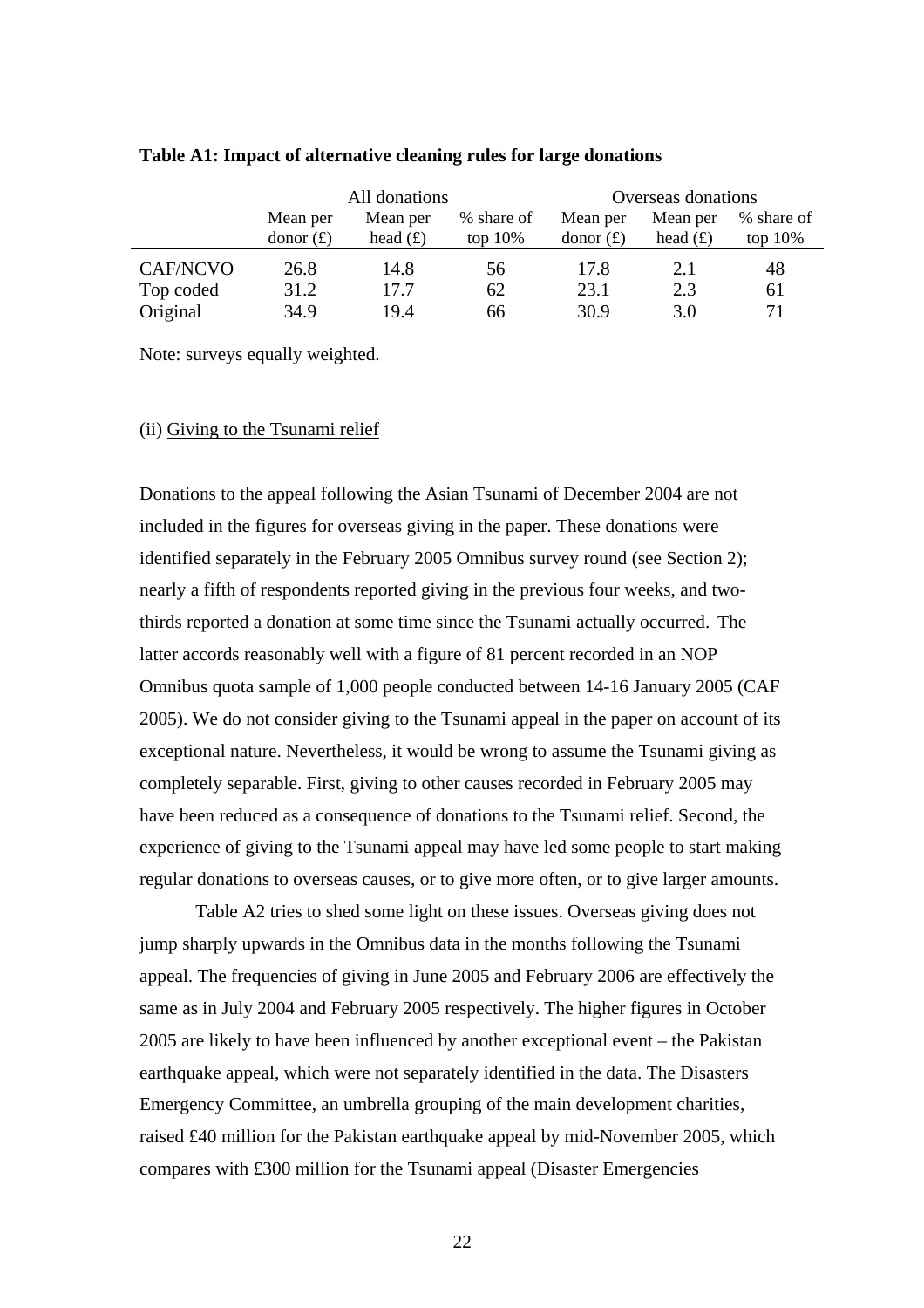Committee 2005). There is no significant difference between the means for domestic donations in February 2005 and in the other months taken together. The frequency of domestic giving in February 2005 is effectively the same as in February 2006. These results provide some justification for our exclusion of Tsunami giving from our analysis.

|          | Overseas<br>donor<br>$\%$ | Overseas<br>donor<br>mean $(f_s)$ | Domestic<br>donor<br>% | Domestic<br>donor<br>mean $(f_s)$ |
|----------|---------------------------|-----------------------------------|------------------------|-----------------------------------|
|          |                           |                                   |                        |                                   |
| Jul 2004 | 11.5                      | 17.09                             | 52.9                   | 20.15                             |
| Oct 2004 | 7.0                       | 15.13                             | 48.6                   | 24.58                             |
| Feb 2005 | 9.0                       | 20.09                             | 51.7                   | 23.95                             |
| Jun 2005 | 11.7                      | 15.14                             | 54.2                   | 25.39                             |
| Oct 2005 | 14.8                      | 22.93                             | 59.3                   | 27.59                             |
| Feb 2006 | 8.7                       | 13.09                             | 49.6                   | 25.68                             |

**Table A2: Frequency of overseas and domestic giving and amounts given by donors by survey round** 

Note: the figures for the domestic means show the means of donations made to all domestic causes calculated across all persons making any domestic donations.

#### iii) Frequency of giving by income quintile

The Omnibus income data are sufficiently detailed to allow division of the sample (less persons not responding to the income question) into quintile groups of income. Figure A1 plots the percentages giving to overseas and domestic causes (taken together) separately for men and women and for married and single people. The quintile groups in each case refer to the distribution for the sample as a whole rather than the sub-group in question.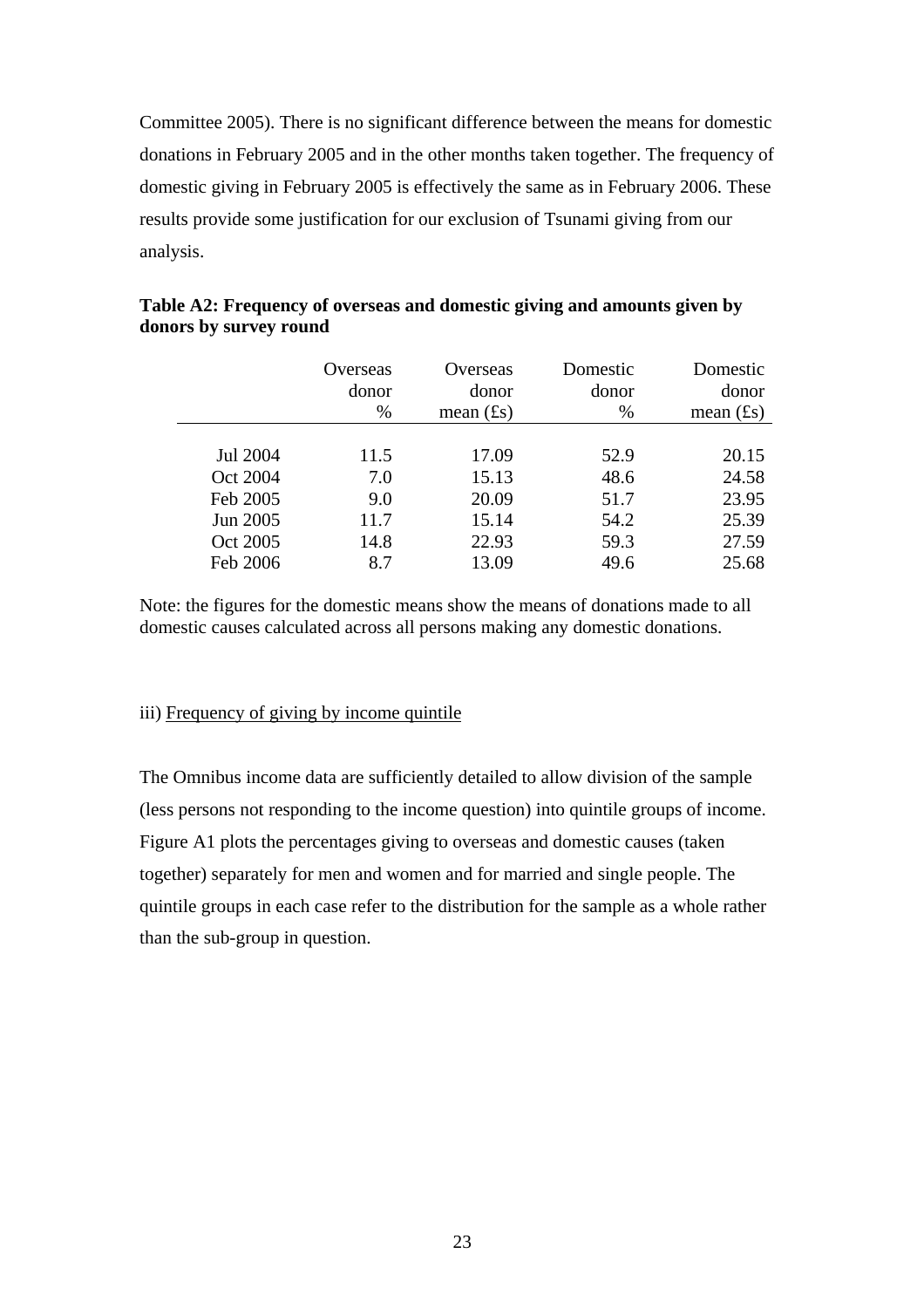**Figure A1: Frequency of giving by income quintile: gender and marital status**   $(\frac{6}{6})$ 

## **a) Men**



**b) Women** 

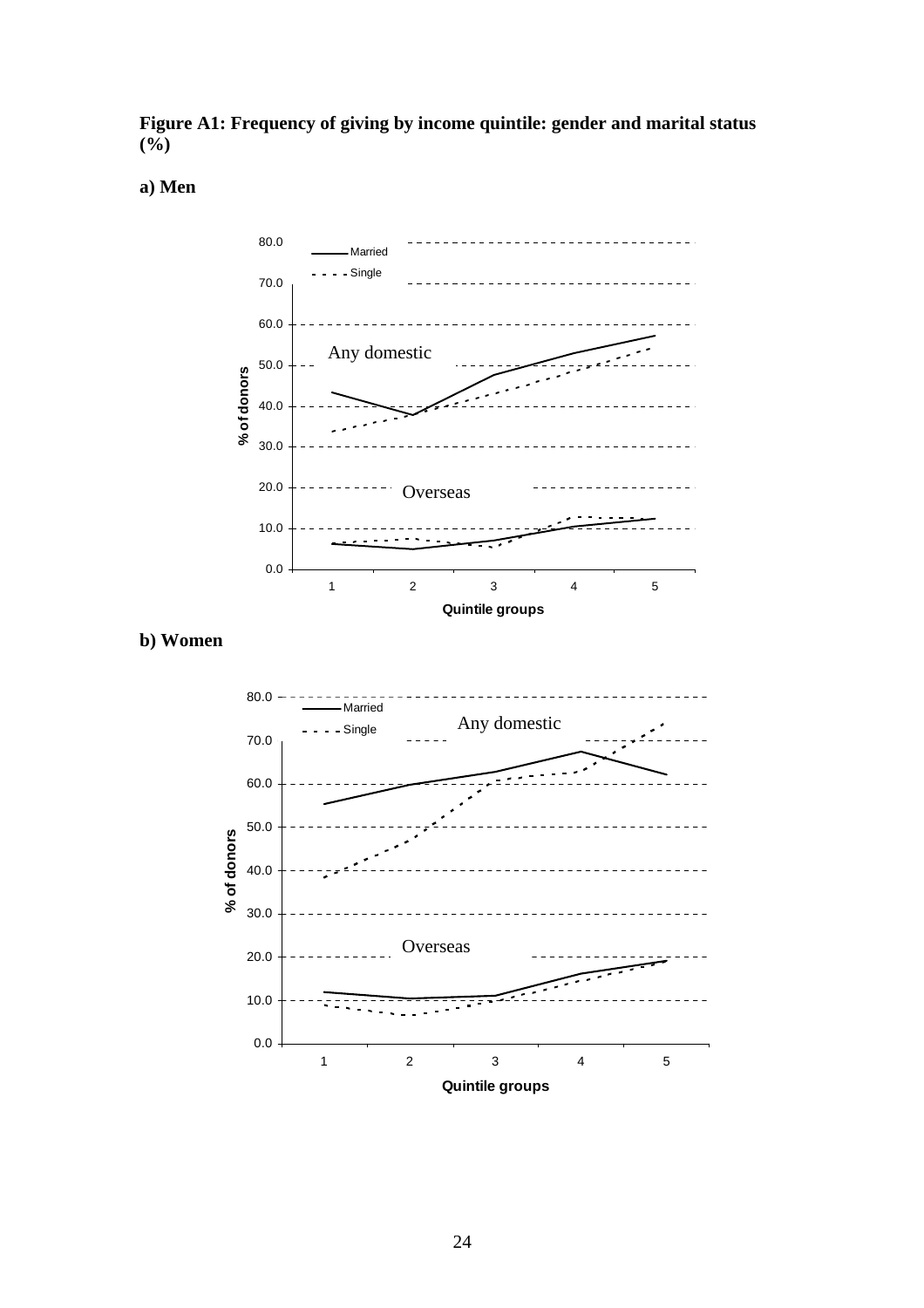#### References

Andreoni, J, Brown, E, Rischall I (2003) 'Charitable Giving by Married Couples: Who Decides and Why Does it Matter? *Journal of Human Resources*, 38: 111-133.

Atkinson A. B. (2007) 'The Economics of Giving for Overseas Development', Unpublished paper, Nuffield College, Oxford.

Atkinson, R A and Eastwood A (2007) 'Public Attitudes to Overseas Giving: Does Government Make a Difference?' Southampton Statistical Sciences Research Institute, Working Paper A07/05, University of Southampton.

Backus, P (2006) 'Is Charity a Homogenous Good? Variation in the Determinants and Motivations of Charitable Contributions across Causes', unpublished paper, Department of Economics, University of Warwick.

Banks J and S Tanner (1997), 'The State of Donation: Household Gifts to Charity, 1974-96', The Institute for Fiscal Studies, Commentary 62.

Breeze B (2006), 'Robin Hood in Reverse: Exploring the Relationship between Income and Charitable Giving', Voluntary Sector Working Paper 3, Centre for Civil Society, London School of Economics.

Charities Aid Foundation (2005) 'Record 81% of adults gave to Tsunami appeals' <http://www.fundraising.co.uk/news/4718>

Charities Aid Foundation (2006) *Charity Trends 2005*, West Malling: Charities Aid Foundation

CAF and NCVO (2005) *UK Giving 2004/05*, West Malling: Charities Aid Foundation

CAF and NCVO (2006) *UK Giving 2005/06*, West Malling: Charities Aid Foundation

Disaster Emergencies Committee (2005) 'Generous Brits Make Asia Quake Dec's Third Biggest Appeal Ever' [http://www.dec.org.uk/index.cfm/asset\\_id,1462/pr,1](http://www.dec.org.uk/index.cfm/asset_id,1462/pr,1)

Havens J J, O'Herlihy, M A and Schervish P G (2006) 'Charitable Giving: How Much, by Whom, to What, and How?' in W P Powell and R Steinberg (eds.), *The Non-Profit Sector: A Research Handbook*, 2nd ed., New Haven and London: Yale University Press

HM Treasury (2004) 2004 'Spending Review: Press Notice (Section A9 Department for International Development)' available at [http://www.hm](http://www.hm-treasury.gov.uk/spending_review/spend_sr04/press/spend_sr04_press09.cfm)[treasury.gov.uk/spending\\_review/spend\\_sr04/press/spend\\_sr04\\_press09.cfm](http://www.hm-treasury.gov.uk/spending_review/spend_sr04/press/spend_sr04_press09.cfm)

Jencks, C (1987) 'Who Gives to What?' in W P Powell and R Steinberg (eds.), *The Non-Profit Sector: A Research Handbook*, 1st ed., New Haven and London: Yale University Press.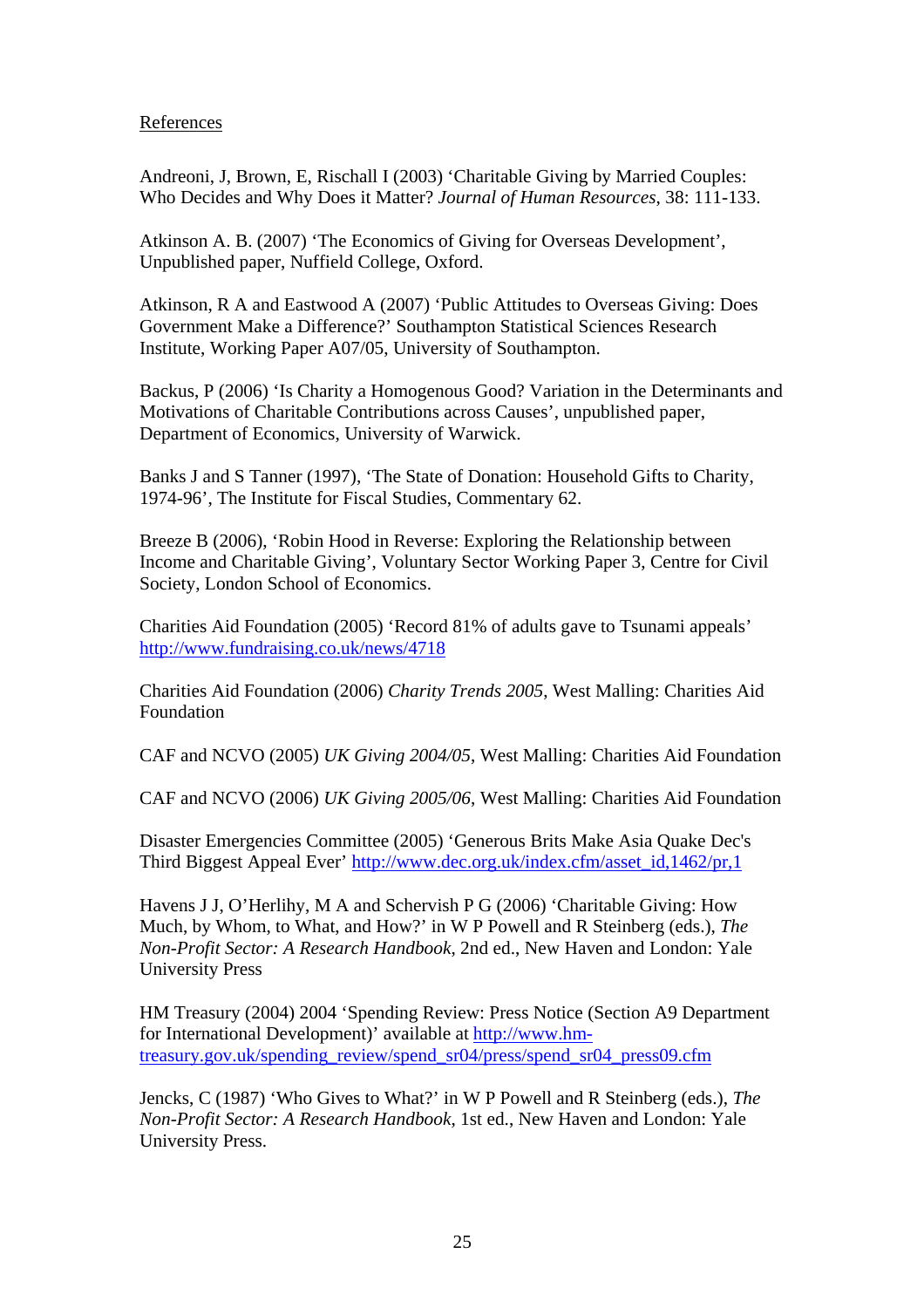Jones A M and Posnett J W (1991) 'Charitable donations by UK households: evidence from the Family Expenditure Survey', *Applied Economics*, 23:343-51.

Jones, F (2006), 'The effects of taxes and benefits on household income, 2004-05', London: Office of National Statistics <http://www.statistics.gov.uk/cci/article.asp?id=1551>

Lee N, P Halfpenny, A Jones and H Elliot (1995), 'Data Sources and Estimates of Charitable Giving in Britain', *Voluntas*, 6(1):39-66.

Lloyd, T (2004) *Why Rich People Give*, London: Philanthropy UK.

Micklewright, J and Wright A (2004), 'Private Donations for International Development' in A B Atkinson (ed.) *New Sources of Development Finance*, Oxford: Oxford University Press.

Micklewright, J and Schnepf, S V (2007) 'How Reliable are Income Data Collected with a Single Question?' Southampton Statistical Sciences Research Institute, Working Paper, forthcoming.

O'Brien, M (2004), *Public Attitudes Towards Development*, Social and Vital Statistics, Office for National Statistics, available from <http://www.dfid.gov.uk/pubs/files/omnibus2004.pdf>

ONS (2007) 'The Omnibus Survey' <http://www.statistics.gov.uk/about/services/omnibus/default.asp>, accessed 15.01.07.

Pharaoh C and S Tanner (1997), 'Trends in Charitable Giving', *Fiscal Studies*, 18(4): 427-443.

Piper G and S V Schnepf (2007), 'Gender Differences in Charitable Donations' Southampton Statistical Sciences Research Institute, Working Paper, forthcoming.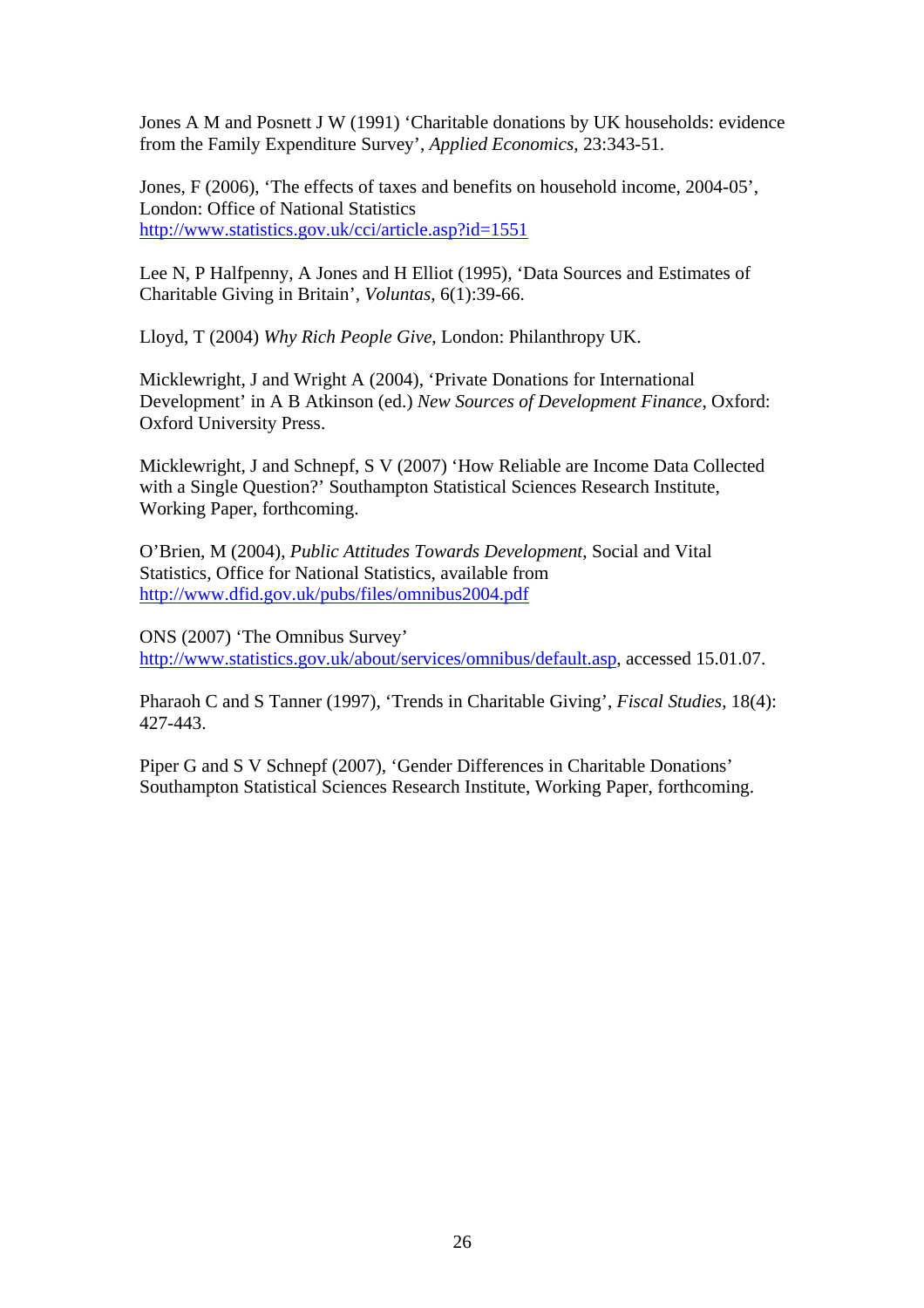#### **Table 1: Frequency of giving in the four weeks prior to interview and average amounts per donor**

|                                      | $\%$   | mean                    | median      |
|--------------------------------------|--------|-------------------------|-------------|
|                                      | giving | $\mathbf{f}_\mathrm{S}$ | $\pounds$ s |
| Medical research                     | 21.5   | 11.3                    | 5.0         |
| Children or young people             | 14.0   | 12.7                    | 5.0         |
| Hospitals or hospices                | 13.8   | 12.9                    | 5.0         |
| Overseas aid and disaster relief     | 10.4   | 17.8                    | 9.0         |
| Animal welfare                       | 7.8    | 9.4                     | 5.0         |
| Disabled people                      | 7.2    | 11.1                    | 5.0         |
| Religious organisations              | 6.6    | 35.3                    | 12.0        |
| Other                                | 6.2    | 11.6                    | 4.0         |
| Homeless people                      | 5.1    | 6.4                     | 3.0         |
| Schools, colleges, universities etc. | 4.7    | 12.0                    | 5.0         |
| Elderly people                       | 4.3    | 8.3                     | 5.0         |
| Physical and mental health care      | 3.9    | 9.6                     | 5.0         |
| Conservation, environment, heritage  | 2.7    | 16.7                    | 6.0         |
| Sports and recreation                | 1.7    | 11.5                    | 5.0         |
| Arts                                 | 0.5    | 23.9                    | 5.0         |
| All domestic causes                  | 52.7   | 24.6                    | 10.0        |
| All causes                           | 55.4   | 26.8                    | 10.0        |

Notes: Religious organizations include churches, mosques, and synagogues. Disabled people include the blind and the deaf. 'Other' include rescue services, human rights, benevolent funds, and refugees. Homeless people include housing and refuge shelters in the UK. Schools, colleges, universities include other education.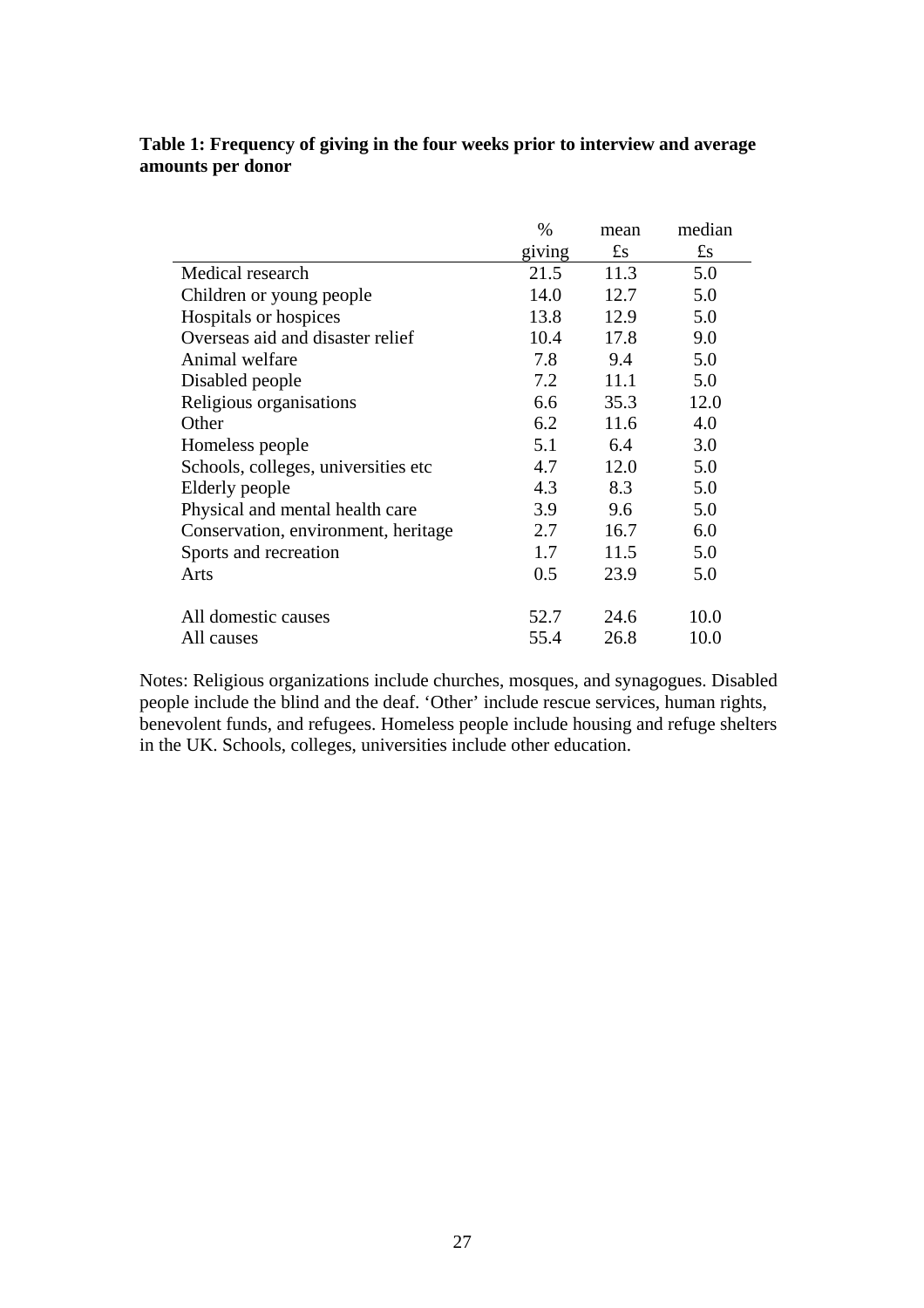|                         | % of total given by: |        |             |  |  |
|-------------------------|----------------------|--------|-------------|--|--|
|                         | top $50\%$ of        | Gini   |             |  |  |
|                         | donors               | donors | coefficient |  |  |
| Overseas                | 89                   | 48     | 0.63        |  |  |
| Medical research        | 85                   | 51     | 0.63        |  |  |
| Children/young people   | 87                   | 57     | 0.67        |  |  |
| Animal welfare          | 82                   | 38     | 0.55        |  |  |
| Religious organisations | 92                   | 59     | 0.70        |  |  |
| All domestic causes     | 89                   | 56     | 0.68        |  |  |
| All causes              |                      | 56     | 0.69        |  |  |

# **Table 2: Distribution of amounts given**

Note: in each case the distribution is of positive amounts given.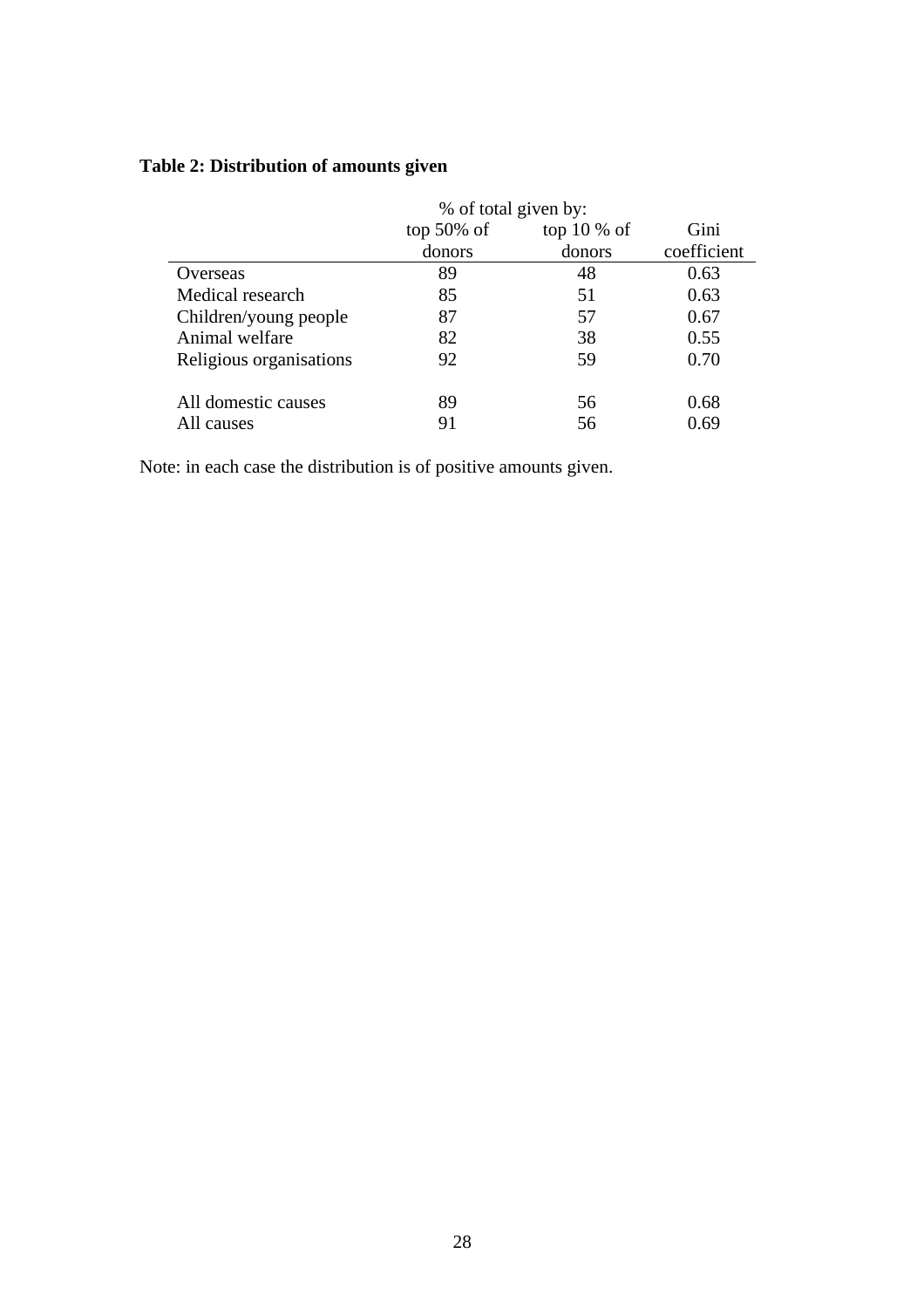|                               | Married |       |      | Single |
|-------------------------------|---------|-------|------|--------|
|                               | Men     | Women | Men  | Women  |
| Frequency of giving $(\% )$ : |         |       |      |        |
| All domestic                  | 50.9    | 59.5  | 41.9 | 52.5   |
| Overseas                      | 9.5     | 12.4  | 8.5  | 10.2   |
| Median per donor $(f)$ :      |         |       |      |        |
| All domestic                  | 10.0    | 10.0  | 7.0  | 8.0    |
| Overseas                      | 10.0    | 8.0   | 5.0  | 6.2    |
| Mean per donor $(f)$ :        |         |       |      |        |
| All domestic                  | 29.8    | 24.4  | 22.4 | 18.7   |
| Overseas                      | 19.5    | 20.5  | 12.7 | 13.0   |
| Mean per head $(f)$ :         |         |       |      |        |
| All domestic                  | 15.2    | 14.5  | 9.4  | 9.8    |
| Overseas                      | 1.8     | 2.5   |      | 1.3    |

# **Table 3: Frequency of giving by cause, marital status and sex**

Notes: married includes co-habiting persons; single includes married people living apart.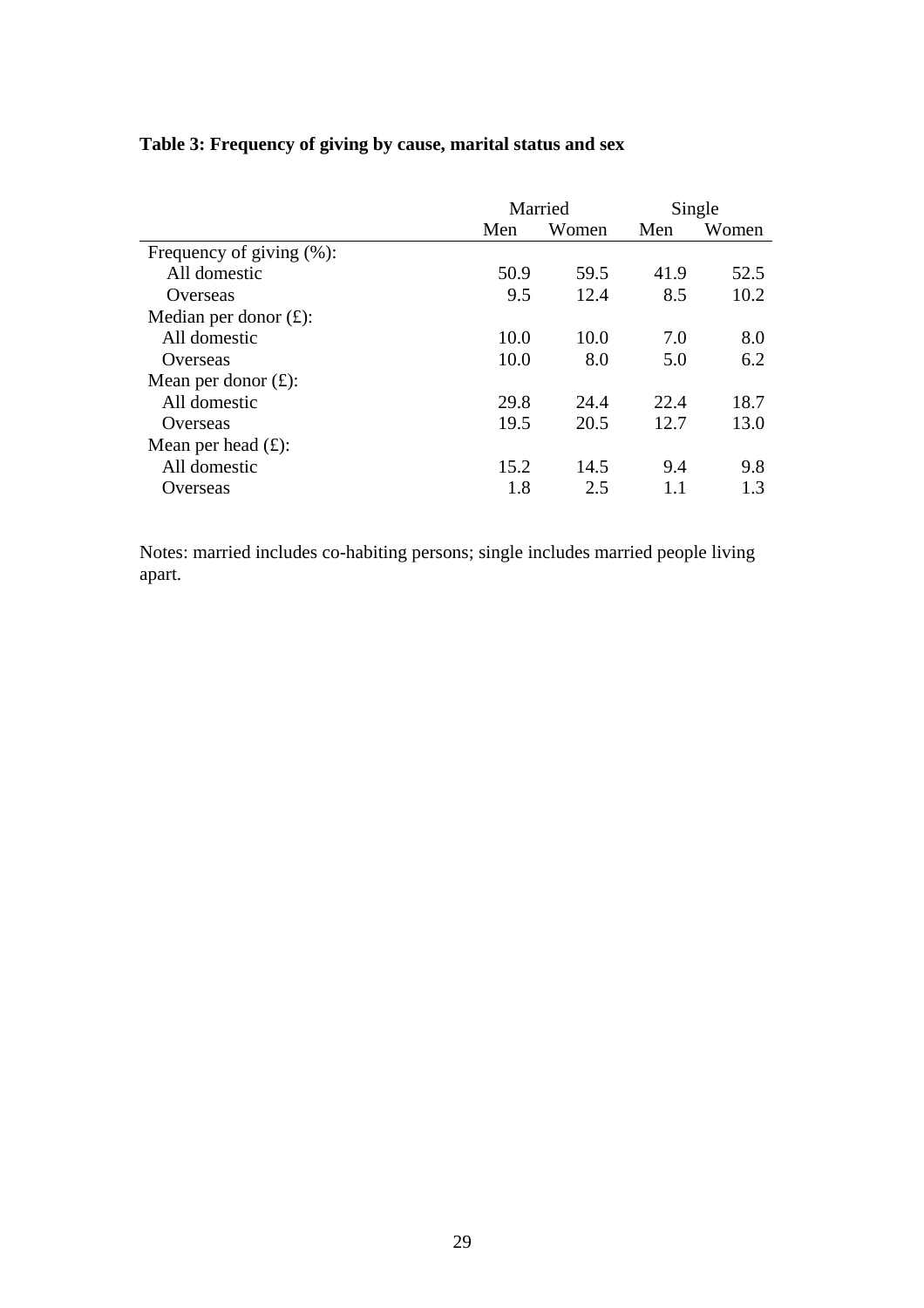|                              | overseas | medical<br>research | children | animals | domestic<br>(only) |
|------------------------------|----------|---------------------|----------|---------|--------------------|
|                              |          |                     |          |         |                    |
| Manager / Professional       | 16       | 24                  | 18       | 8       | 49                 |
| Routine / Manual workers     |          | 19                  | 12       | 8       | 43                 |
| Degree                       | 19       | 24                  | 19       | 8       | 45                 |
| A level                      | 11       | 23                  | 15       | 9       | 48                 |
| O level / GCSE               | 8        | 23                  | 15       | 9       | 49                 |
| No qualifications            | 6        | 18                  | 9        | 6       | 40                 |
| Owns property                | 12       | 24                  | 15       | 9       | 48                 |
| Dependent child in household | 13       | 23                  | 20       | 8       | 48                 |
| Age $60+$                    | 10       | 19                  | 9        | 7       | 43                 |
| Female                       | 12       | 24                  | 16       | 9       | 48                 |
| All persons                  | 10       | 22                  | 14       | 8       | 45                 |

## **Table 4: Probability of giving to different causes by individual characteristics (%)**

Note: the final column refers to giving to just domestic causes. The 'owns property' category includes only actual home owners and not for example adult children living in a home owned by their parents.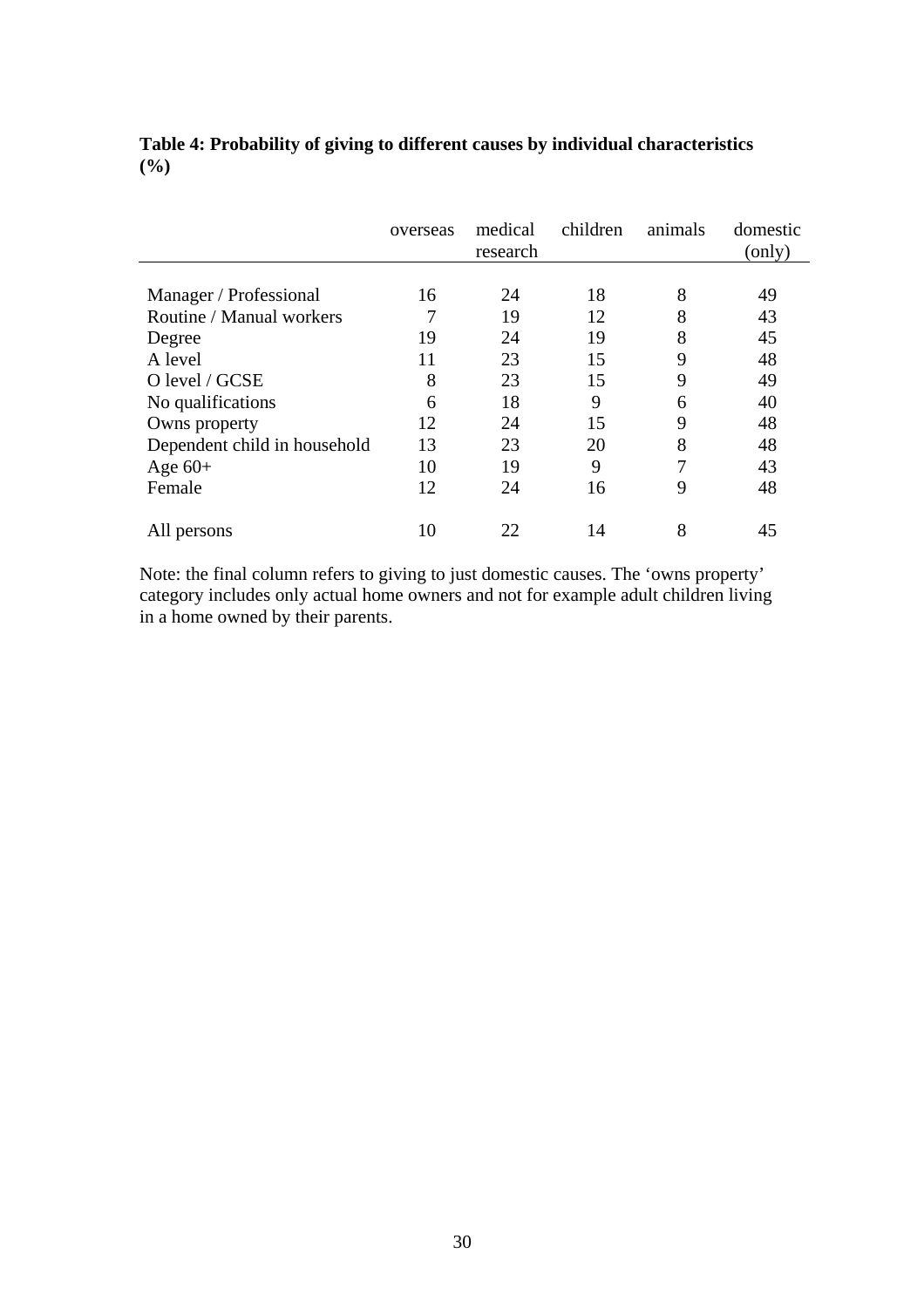| Domestic       |      | Overseas<br>donor % |       |
|----------------|------|---------------------|-------|
| donor %        | No   | Yes                 | Total |
| N <sub>0</sub> | 44.6 | 2.7                 | 47.3  |
| Yes            | 45.0 | 7.7                 | 52.7  |
| Total          | 89.6 | 10.4                | 100.0 |

# **Table 5: the association between overseas and domestic giving**

Note: the table classifies the pooled sample of 9,050 persons into domestic and overseas donors and shows the percentage of percentage in each combination.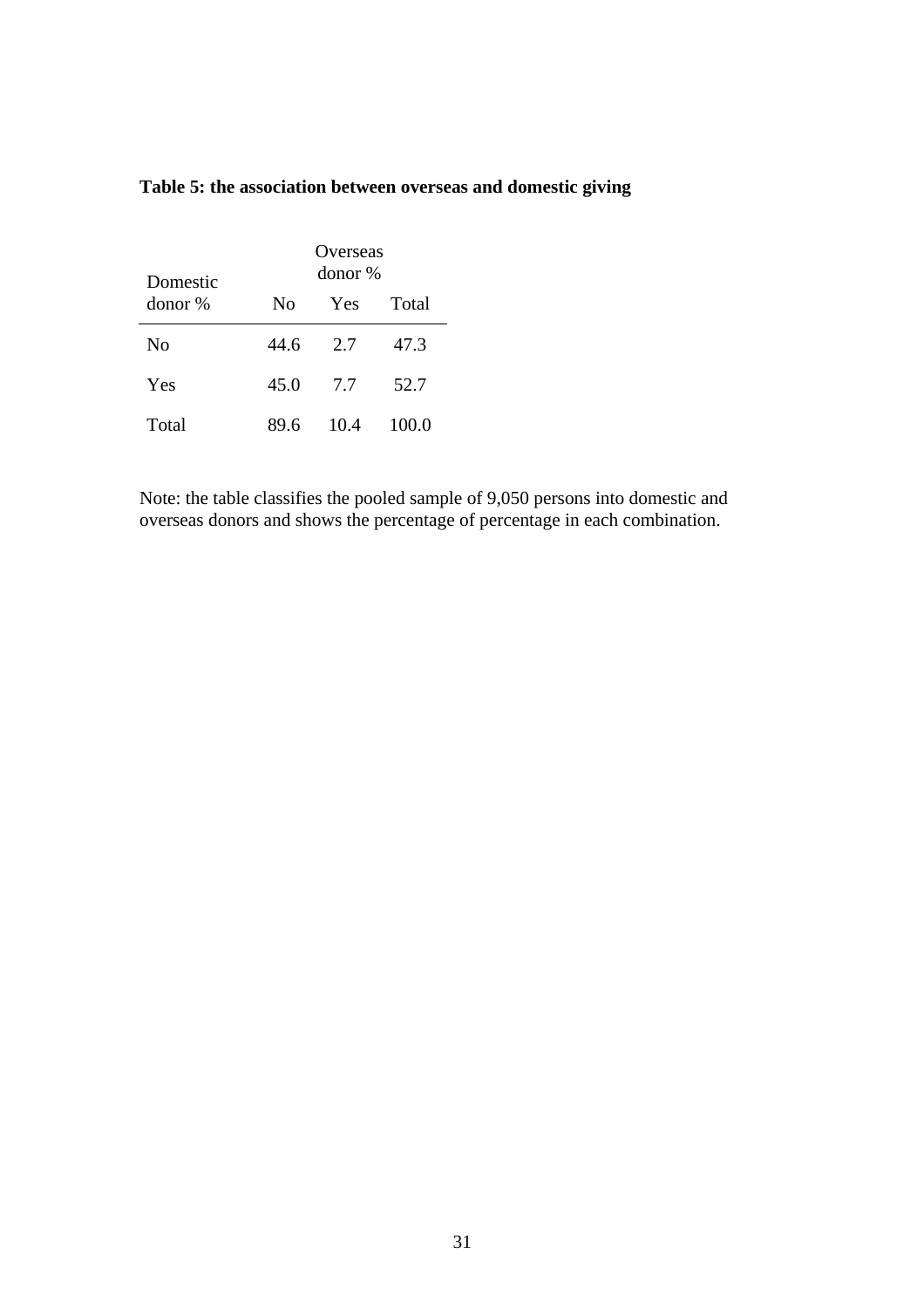#### **Table 6: Attitudes to poverty in developing counties and charitable giving, July 2004 (%)**

|                       | Overseas | Domestic | Not a |
|-----------------------|----------|----------|-------|
| Degree of concern     | donors   | only     | donor |
| very concerned        | 42       | 26       | 24    |
| fairly concerned      | 48       | 45       | 40    |
| no strong feelings on | 8        | 20       | 23    |
| not very concerned    | 3        | 6        | 8     |
| not at all concerned  |          | 3        |       |
|                       |          |          |       |
| Total                 | 100      | 100      | 100   |
| Sample size           | 194      | 741      | 705   |

Note: the table shows responses to the question 'Which item on this card best describes how you feel about levels of poverty in developing countries?'. Domestic donors are defined here to give only to domestic causes, while overseas donors include those also giving to domestic causes. Figure do not always sum to 100 due to rounding.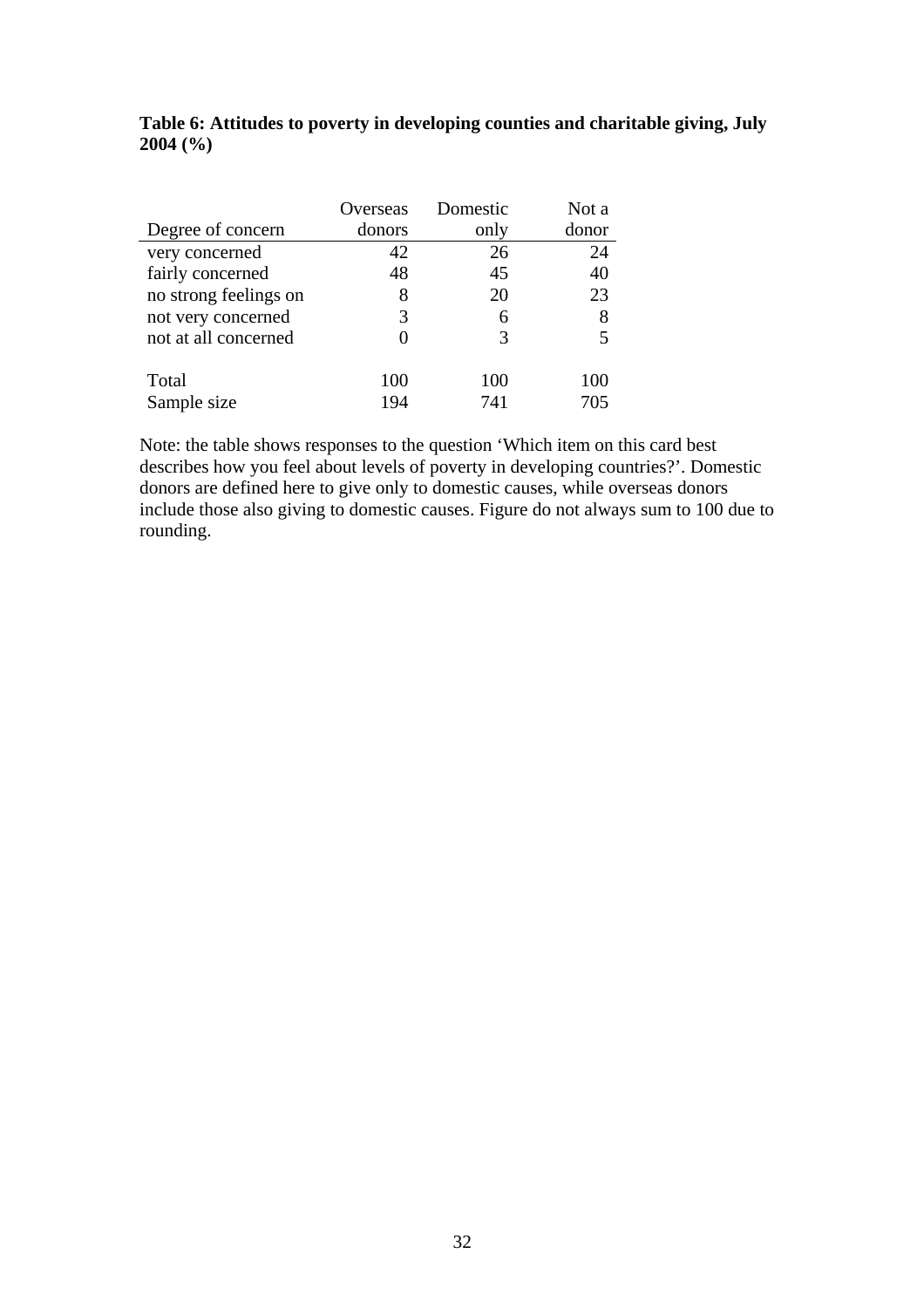| Table 7: Probability of caring (all persons) and of giving to overseas (persons |
|---------------------------------------------------------------------------------|
| caring only) by individual characteristics (%), July 2004                       |

|                              | Probability of caring | Probability of giving<br>to overseas if caring |
|------------------------------|-----------------------|------------------------------------------------|
| Manager / Professional       | 75                    | 21                                             |
| Routine and manual workers   | 67                    | 11                                             |
| Degree                       | 81                    | 26                                             |
| A level                      | 75                    | 14                                             |
| O level / GCSE               | 67                    | 10                                             |
| No qualifications            | 65                    | 10                                             |
| Owns property                | 71                    | 17                                             |
| Dependent child in household | 68                    | 18                                             |
| Age $60+$                    | 74                    | 14                                             |
| Female                       | 76                    | 16                                             |
| All persons                  | 70                    | 15                                             |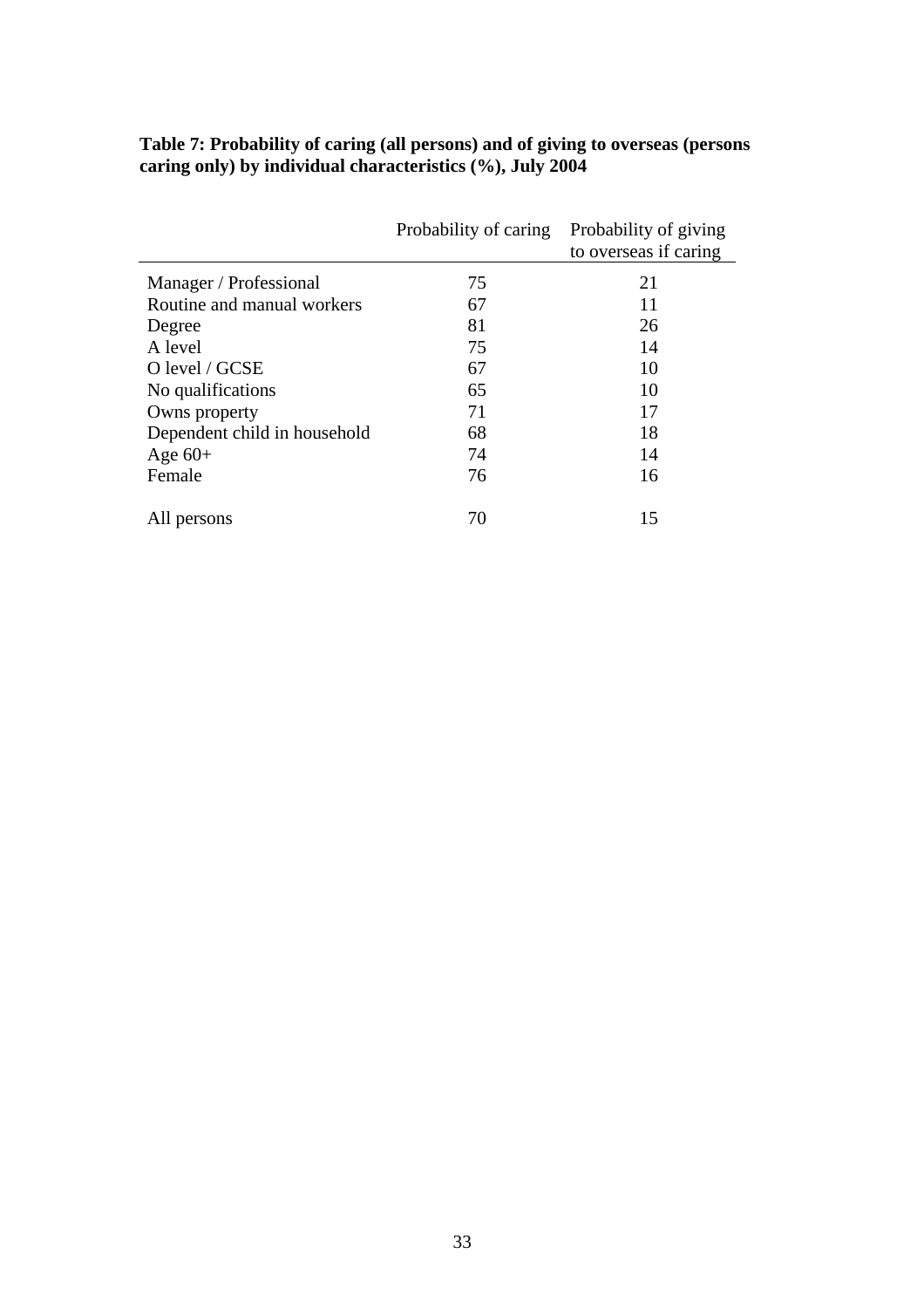## **Table 8: Methods by which people think they can contribute effectively to reducing poverty in developing countries (persons concerned about poverty only), July 2004**

|                                          | Overseas | Domestic | Not a |
|------------------------------------------|----------|----------|-------|
|                                          | donor    | only     | donor |
| Donating to charities                    | 80       | 67       | 60    |
| Buying fair trade goods                  | 51       | 53       | 45    |
| Pressure on politicians                  | 34       | 36       | 33    |
| Paying taxes                             | 28       | 34       | 38    |
| Supporting socially responsible business | 21       | 23       | 19    |
| Being involved in church                 | 19       | 16       | 13    |
| Work in developed countries              | 18       | 14       | 17    |
| Traveling into the country as a tourist  | 10       | 6        | 10    |
| Others                                   | 2        |          |       |
| I cannot contribute effectively          |          |          |       |

Sample size: 171 overseas donors, 536 domestic donors and 451 no donor, total number of people being very concerned 1,148.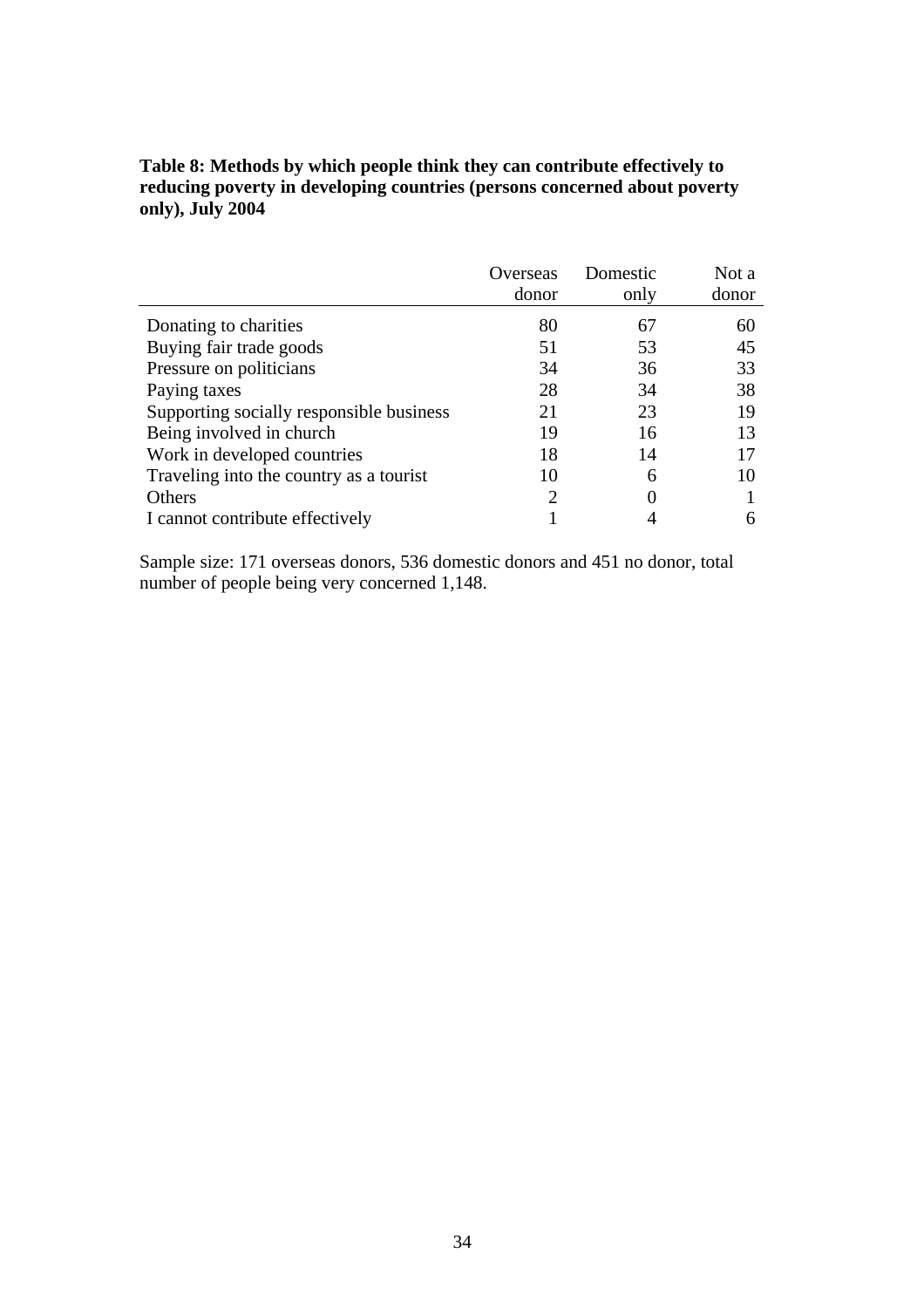| Income group | Married | Married | Single | Single | All     |
|--------------|---------|---------|--------|--------|---------|
|              | men     | women   | men    | women  | Persons |
| Domestic:    |         |         |        |        |         |
| Bottom 80%   | 0.94    | 2.00    | 0.77   | 1.13   | 1.29    |
| Top 20 %     | 0.67    | 0.80    | 0.82   | 0.91   | 0.73    |
| All          | 0.76    | 1.51    | 0.80   | 1.06   | 0.99    |
| Overseas:    |         |         |        |        |         |
| Bottom 80%   | 0.12    | 0.38    | 0.09   | 0.14   | 0.20    |
| Top 20 %     | 0.08    | 0.10    | 0.09   | 0.15   | 0.09    |
| All          | 0.09    | 0.27    | 0.09   | 0.14   | 0.14    |

**Table 9: Donations to domestic and overseas causes as a share of gross monthly personal income (%)** 

Note: the income groups refer to the distributions of income among all persons. In order to estimate the denominator in these calculations we assign people to the midpoint of their income band in the Omnibus survey. Persons in the top unbounded range are assigned the mean in this range recorded for their gender in the 2004-5 Family Resources Survey (gender-specific means are not used in Figures 1 and 2).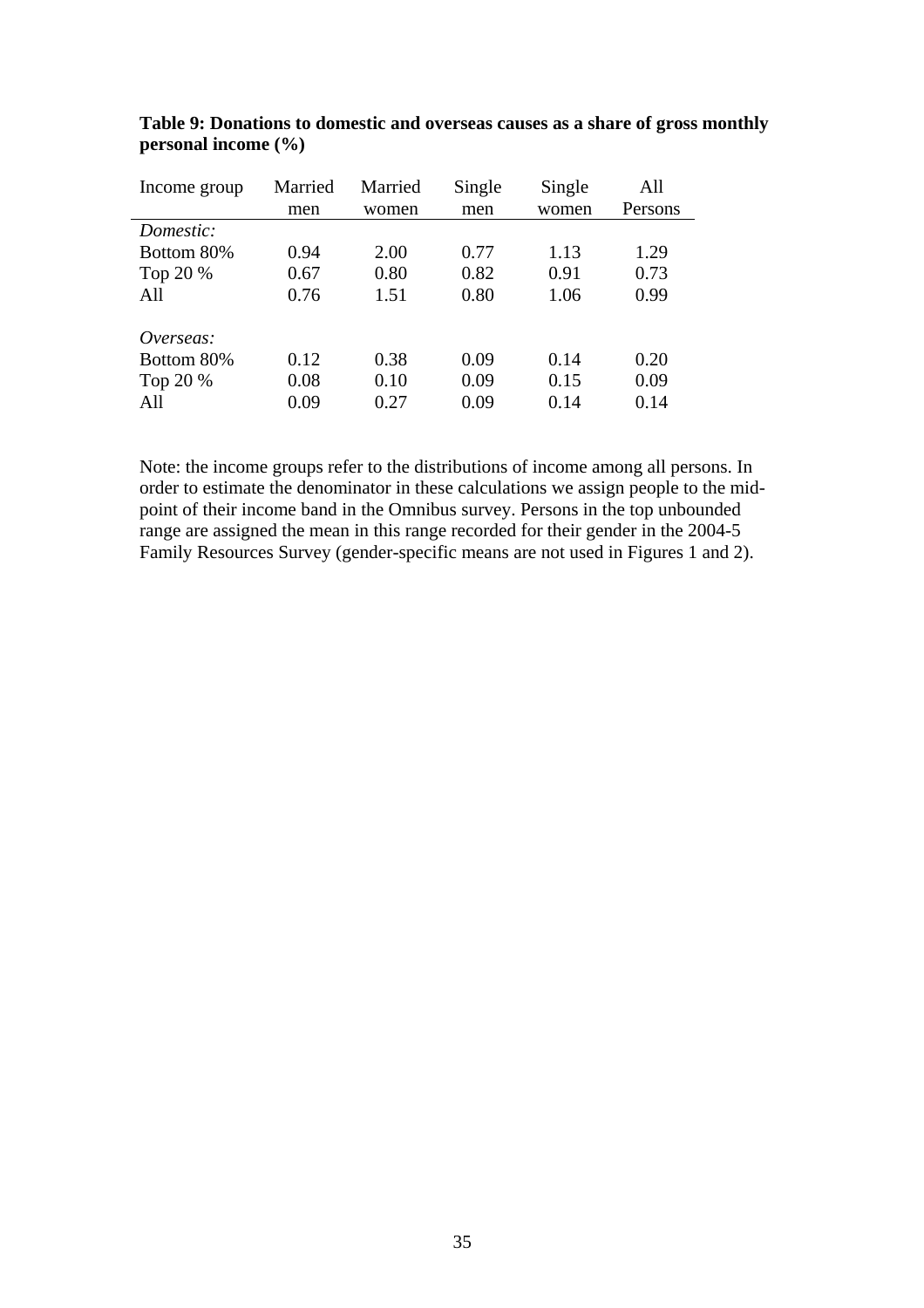|             | Domestic  | Overseas  | Animal   | Medical   | Children  |
|-------------|-----------|-----------|----------|-----------|-----------|
| No controls | $0.437**$ | $0.524**$ | $0.159*$ | $0.357**$ | $0.468**$ |
| included    | (0.062)   | (0.096)   | (0.079)  | (0.071)   | (0.080)   |
| Controls    | $0.391**$ | 0.187     | 0.147    | $0.415**$ | $0.438**$ |
| included    | (0.080)   | (0.115)   | (0.114)  | (0.092)   | (0.101)   |

**Table 10: Logistic regression models for probability of giving: coefficient of log income (single persons only)** 

Note: robust standard errors in parentheses; \* significant at 5%; \*\* significant at 1%. The models are estimated on single persons with annual income below £2,600 (which leads to 14 % of single people being excluded);  $n = 3,378$  individuals. The first set of results are from models with no other variables included. The second set are from models including dummy variables for gender (female), property owner, manager/professional, routine/manual, degree, A-level and O-level or GCSE;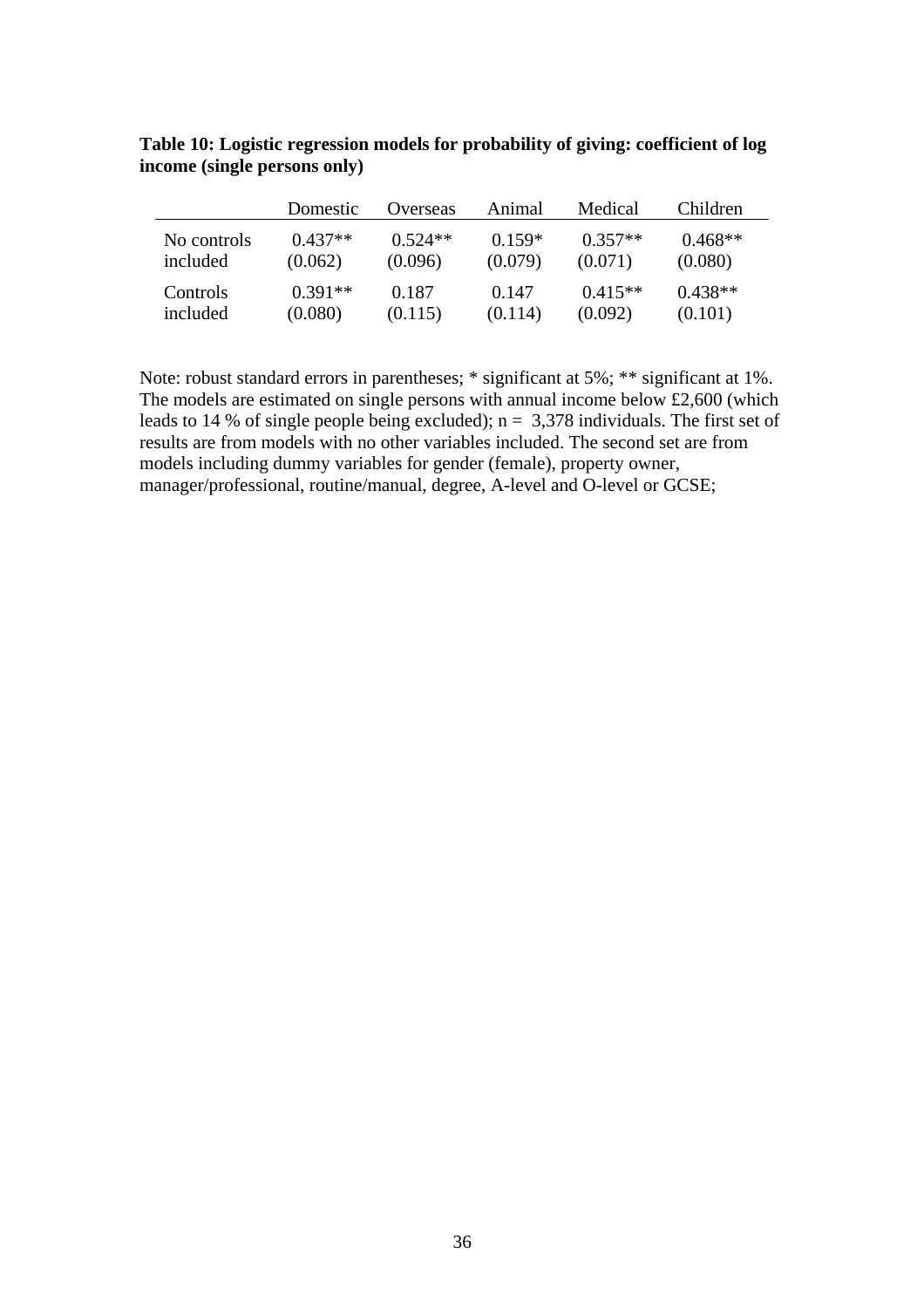

**Figure 1: Frequency of giving by level of monthly income (%)** 





Note: the graphs show the percent giving in each income interval, plotted against the mid-point of the interval.